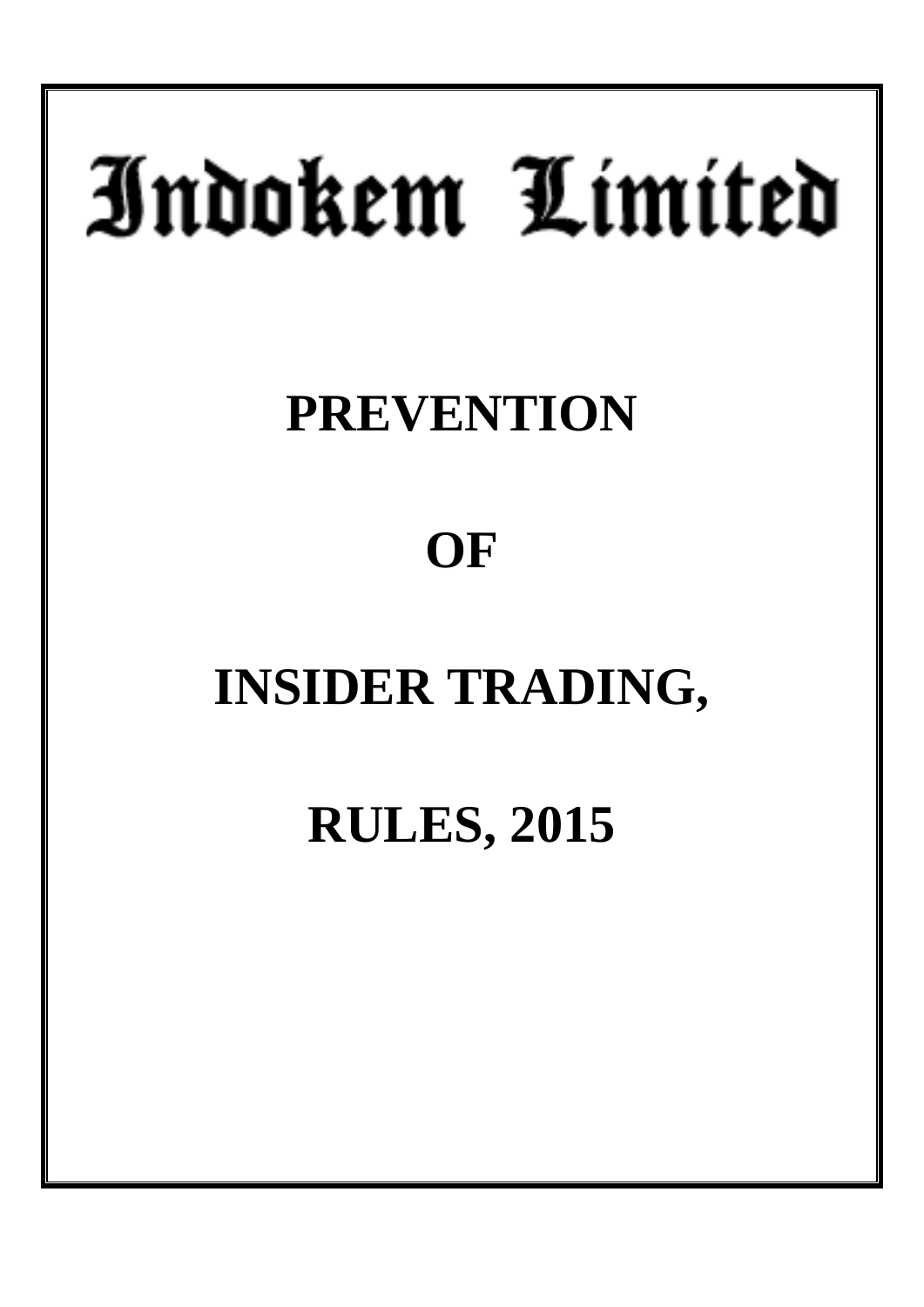# **1. INTRODUCTION:**

**'Insider Trading'** as understood under Indian law includes trading in the securities of the Company while in possession of unpublished price sensitive information and procurement or communication of unpublished price sensitive information, by Corporate Insiders such as Employees, Directors, their relatives and other persons connected with the Company.

Insider trading is not only unethical and immoral but also illegal as it fuels illegitimate speculation in the share prices on the Stock Exchanges. Such a profiteering by insiders by misusing confidential information available to them by virtue of their position or connection with the Company erodes investors' confidence in the integrity of the management of a company and adversely impacts the capital markets.

The Securities and Exchange Board of India (Prohibition of Insider Trading) Regulations, 2015 ("SEBI Insider Regulations") which comes into force on May 15, 2015 and the Companies Act, 2013 ("Act"), govern the law relating to insider trading in India. The SEBI Insider Regulations, 2015 replace the erstwhile Securities and Exchange Board (Prohibition of Insider Trading) Regulations, 1992.

Accordingly, the Indokem Limited Prevention of Insider Trading Rules, 2015 ("Rules") replaces the erstwhile Indokem Limited Code of conduct for Prohibition of Insider Trading, with effect from **May 15, 2015** to bring Indokem Limited's insider trading norms in line with the applicable law. The Rules have been approved by the Board of Directors of the Company at its meeting held on May 13, 2015.

It is clarified that these Rules are pursuant to and in furtherance, and not in derogation, of the laws applicable to insider trading in India.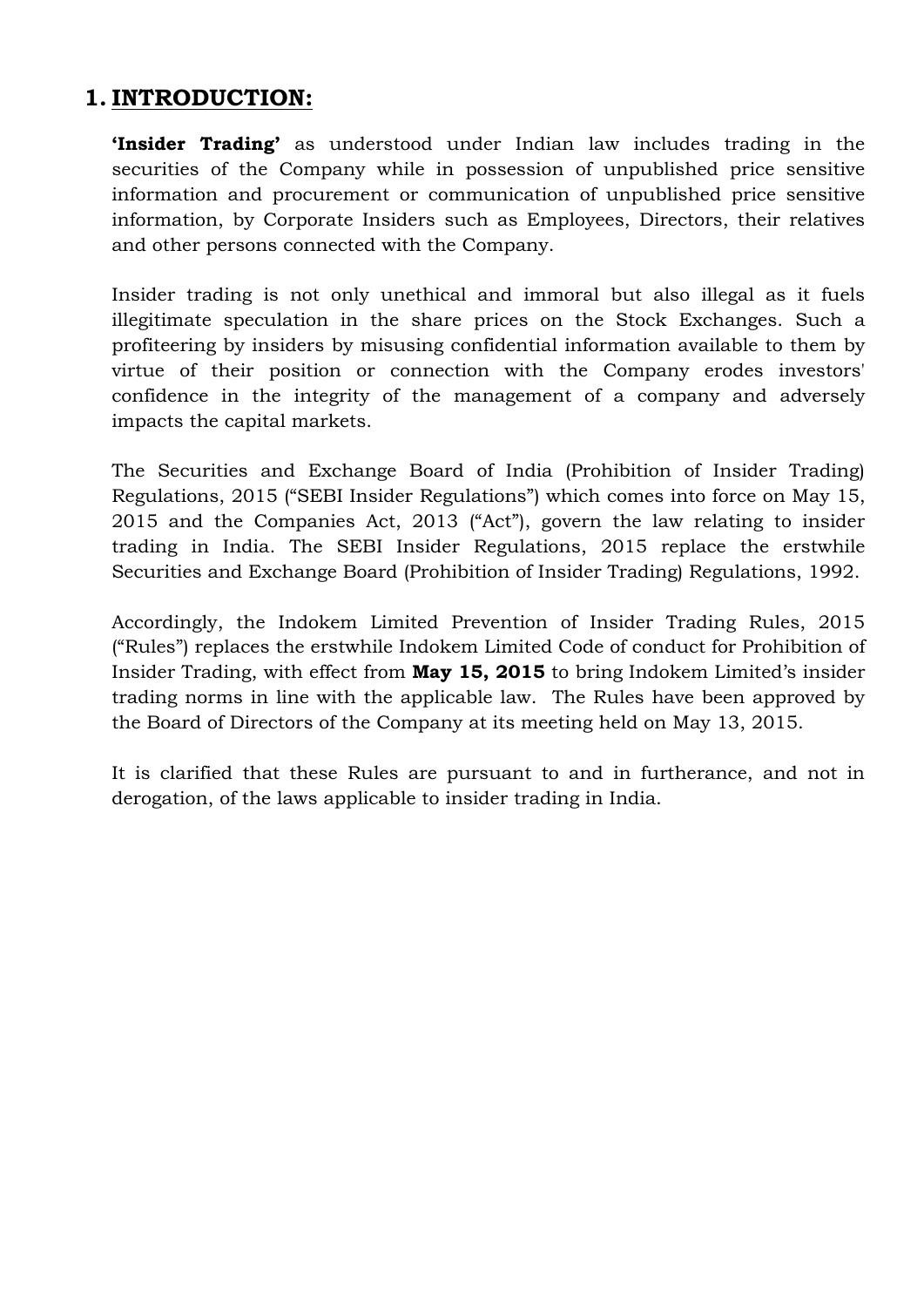# **2. TITLE COMMENCEMENT AND APPLICABILITY**

- 2.1. These Rules shall be called "Indokem Limited Prevention of Insider Trading Rules, 2015" or "the Rules."
- 2.2. These Rules are made pursuant to the Securities Exchange Board of India (Prohibition of Insider Trading) Regulations, 2015, as amended from time to time (hereinafter referred to as 'SEBI Insider Regulations') and the Companies Act, 2013, to ensure compliance with the SEBI (Prohibition of Insider Trading) Regulations, 2015 and have been framed based on the minimum standards specified in Schedule B to the SEBI Insider Regulations without diluting the provisions in any manner.
- 2.3. The purpose of these Rules is to:
	- 2.3.1. Prohibit the communication of unpublished price sensitive information except for legitimate purposes, performance of duties or discharge of legal obligations;
	- 2.3.2. Prohibit trading in the securities of the Company on the basis of unpublished price sensitive information;
	- 2.3.3. Enable disclosure of trading by Insiders; and
	- 2.3.4. Ensure appropriate, fair and timely disclosure of unpublished price sensitive information.
- 2.4. The Rules shall come into effect from May 15, 2015.
- 2.5. These Rules are mainly applicable to:
	- 2.5.1. Insiders including Designated Persons (defined hereinafter);and
	- 2.5.2. Immediate Relatives of the persons state in 2.5.1. above.
- 2.6. It is important to observe these Rules in its true spirit.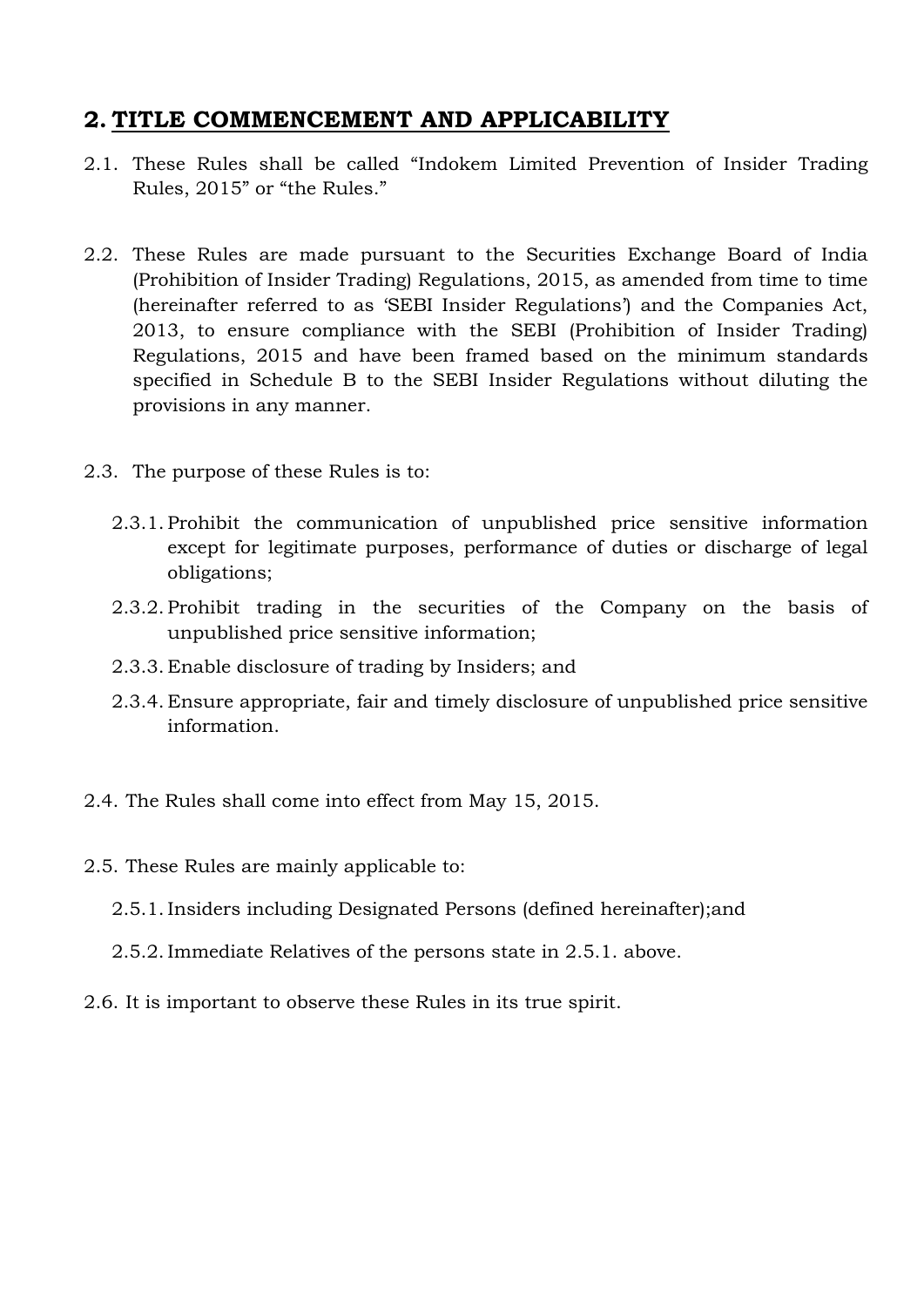# **3. DEFINITIONS**

# **3.1. Board of Director or Board**

Board means the collective body of Directors of the Company.

# **3.2. Chief Investor Relation officer**

The Company has appointed the Company Secretary as the Chief Investor Relation Officer of the Company for the purpose of these Rules.

# **3.3. Company**

Company for the purpose of these Rules means Indokem Limited.

# **3.4. Committee**

Committee means the Audit Committee of the Board or such other Committee as may be nominated by the Board for the purpose of these Rules.

# **3.5. Compliance Officer**

The Company has appointed the Company Secretary as the Compliance Officer for the purposes of the Rules and SEBI Insider Regulations, who shall work under the guidance of the Chairman and Managing Director and report to the Board of Directors.

# **3.6. Designated Person(s)**

Designated Person(s) mean:

- (i) All Promoters, Directors and Key Managerial Personnel of the Company;
- (ii) All employees in the General Manager and above Grade;
- (iii) Senior employees in the following functions:
	- Accounts
	- Taxation
	- Secretarial and Legal
- (iv) Such other employees/persons as may be designated by the Board or the Chairman and Managing Director of the Company from time to time, to whom these trading restrictions shall be applicable, keeping in mind the objectives of these Rules.

# **3.7. Employee**

Employee means an employee of Indokem Limited and shall include any person deputed by Indokem Limited to any other entity, trainees and temporary staff.

# **3.8. Free Period**

Free Period means any Period other than the Prohibited Period.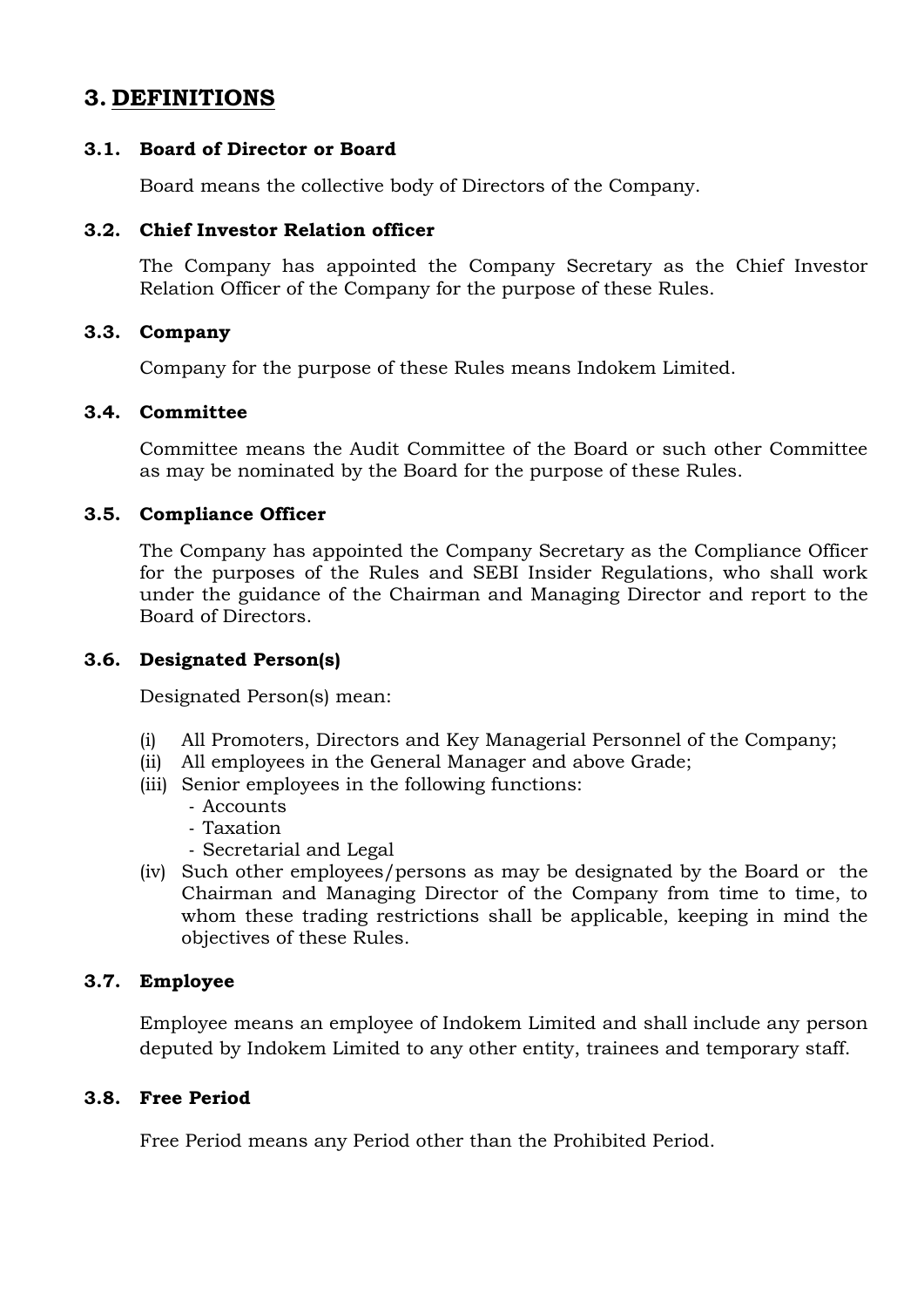# **3.9. Generally Available Information**

The term "Generally Available Information" means information that is accessible to the public on a non-discriminatory basis.

# **3.10. Immediate Relative**

Immediate Relative means a spouse of a person, and includes parent, sibling, and child of such person or of the spouse, any of whom is either dependent financially on such person, or consults such person in taking decisions relating to trading in securities.

*Note : It is hereby clarified that Spouse of a person will be considered immediate relative irrespective of whether he/she is financially dependent or consults such person in taking decisions relating to trading in securities.* 

# **3.11. Insider**

Insider means any person who is:

- (i) a connected person; or
- (ii) in possession of or having access to unpublished price sensitive information.
- 3.11.1 The term **"Connected Person***"* referred in this definition of Insider means:
	- (i) any person who is or has during the six (6) months prior to the concerned act been associated with the Company, directly or indirectly, in any capacity including the following that allows such person, directly or indirectly, access to unpublished price sensitive information or is reasonably expected to allow such access:
		- a. by reason of frequent communication with its officers; or
		- b. by being in any contractual, fiduciary or employment relationship; or
		- c. by being a director, officer or an employee of the company; or
		- d. holds any position including a professional or business relationship between himself and the company whether temporary or permanent.

# 3.11.2 Deemed to be a Connected Person

The persons falling within the following categories shall be deemed to be connected persons unless the contrary is established: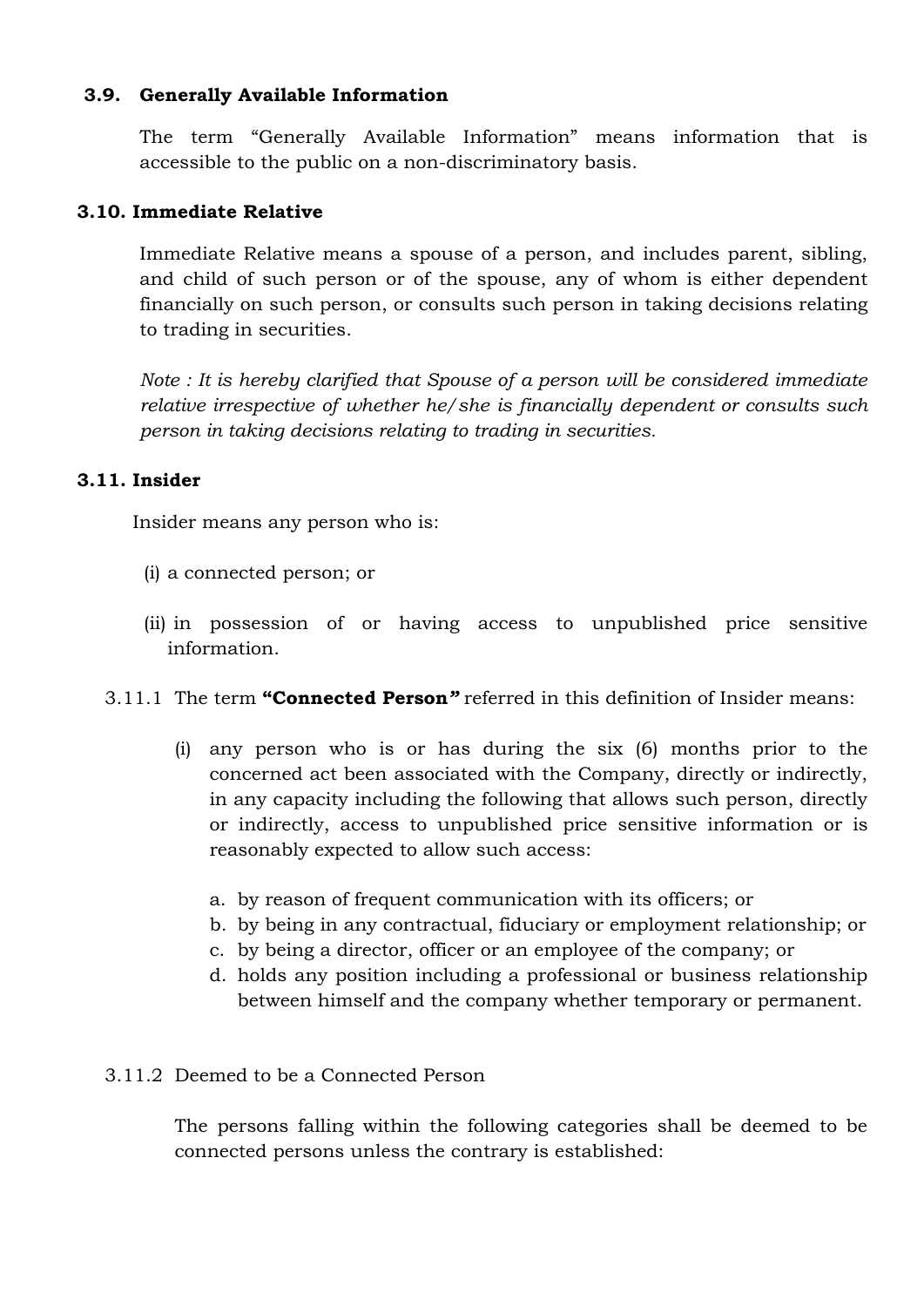- a. an immediate relative of connected persons specified in clause 3.11.1; or
- b. a holding company or associate company or subsidiary company; or
- c. an intermediary as specified in section 12 of the Securities and Exchange Board of India Act, 1992 or an employee or director thereof; or
- d. an investment company, trustee company, asset management company or an employee or director thereof; or;
- e. an official of a stock exchange or of clearing house or corporation; or
- f. a member of board of trustees of a mutual fund or a member of the board of directors of the asset management company of a mutual fund or is an employee thereof; or
- g. a member of the board of directors or an employee, of a public financial institution as defined in section 2 (72) of the Companies Act, 2013; or
- h. an official or an employee of a self-regulatory organization recognised or authorized by the Board; or
- i. a banker of the company; or
- j. a concern, firm, trust, Hindu undivided family, company or association of persons wherein a director of a company or his immediate relative or banker of the company, has more than ten per cent. of the holding or interest;

# **3.12 Key Managerial Personnel or KMP**

Key Managerial Personnel or KMP means the following officers of the Company:

- 1. Chairman and Managing Director;
- 2. Chief Financial Officer;
- 3. Company Secretary; and
- 4. Such other officer as may be appointed by the Company as a KMP from time to time.

# **3.13 Chairman and Managing Director or CMD:**

Chairman and Managing Director or CMD means the Chairman and Managing Director appointed by the Company pursuant to the provisions of the Companies Act, 2013 read with Rules notified thereunder and designated as such by the Company.

# **3.14 Officer**

Officer includes any Director, Manager or Key Managerial Personnel or any person in accordance with whose directions or instructions the Board of Directors or any one or more of the directors is or are accustomed to act.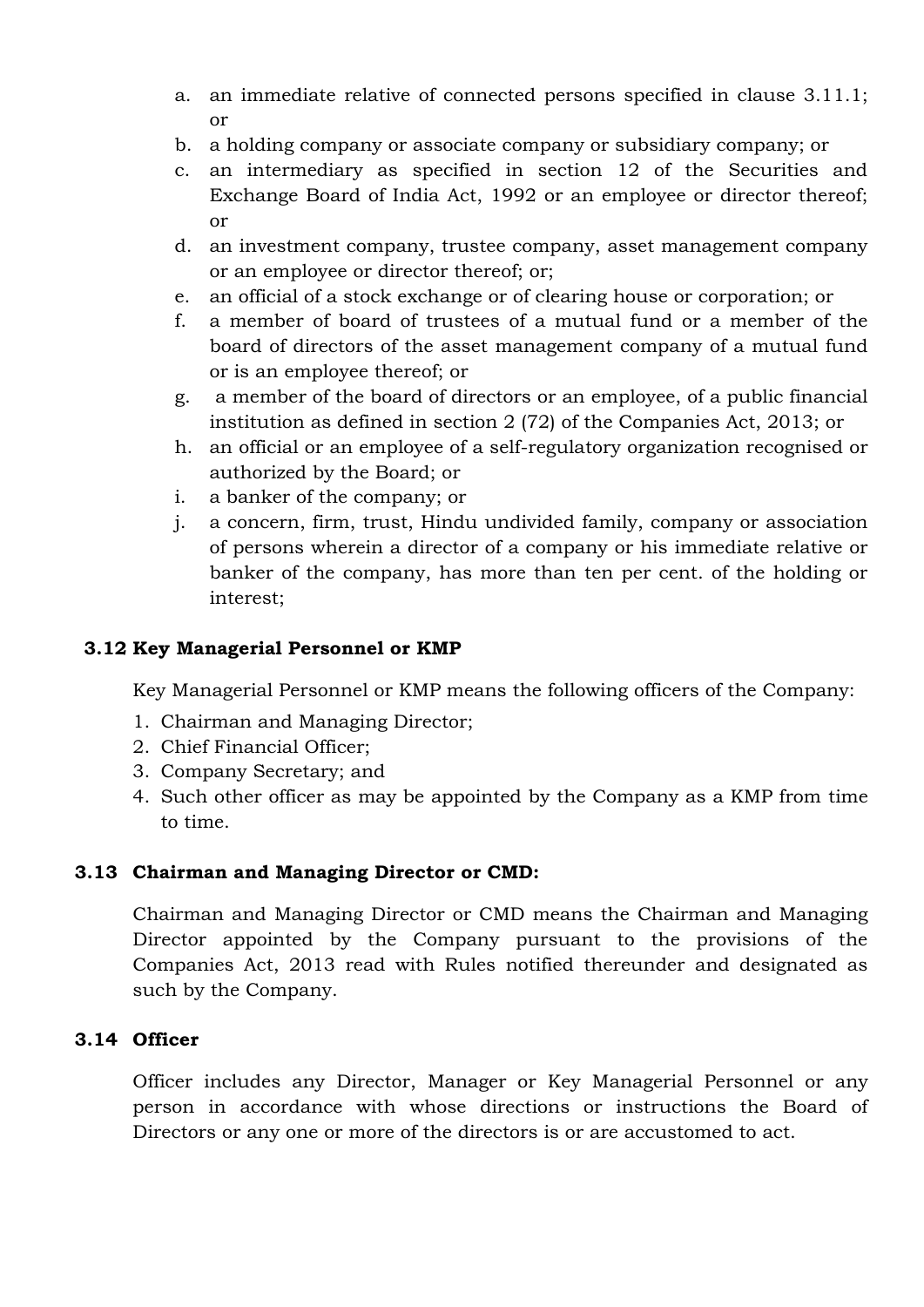# **3.15 Prohibited Period**

3.15.1 In respect of announcement of Quarterly/ Half Yearly/ Yearly Financial Results by the Company shall mean the period commencing at least 7 days prior to the date of Board Meeting wherein the quarterly or annual standalone / consolidated financial results, as the case may be, are to be declared and ending 48 hours after the announcement of Financial Results for the respective quarter/ half year/ year, as the case may be, is made Generally Available by the Company; or

Such other period as may be specified by the Compliance Officer from time to time after consultation with the CMD or as may be directed by the Board or the Committee.

- 3.15.2 In respect of Declaration of Dividends, or change in capital structure, or Mergers, de-mergers, acquisitions, de-listings, disposals and expansion of business and such other transactions, or changes in key managerial personnel, or any material events in accordance with the listing agreement
	- $\hat{\cdot}$  Prohibited Period will begin from such time as may be declared by the Compliance Officer after consultation with the CMD or as directed by the Board or the Committee.
	- $\cdot$  Trading shall be closed during the time the information is unpublished.
	- $\div$  Trading shall be opened 48 hours after the unpublished price sensitive information is made Generally Available by the Company.
- 3.15.3 In other cases the Compliance Officer shall declare a prohibited period when he determines that a designated person or class of designated persons can reasonably be expected to have possession of unpublished price sensitive information.

# **3.16. Promoter**

Promoter has the same meaning ascribed to the term in the Securities and Exchange Board of India (Issue of Capital and Disclosure Requirements) Regulations, 2009 or any modifications thereto.

# **3.17. Rules**

Rules means the Indokem Limited Prevention of Insider Trading Rules, 2015 as amended from time to time.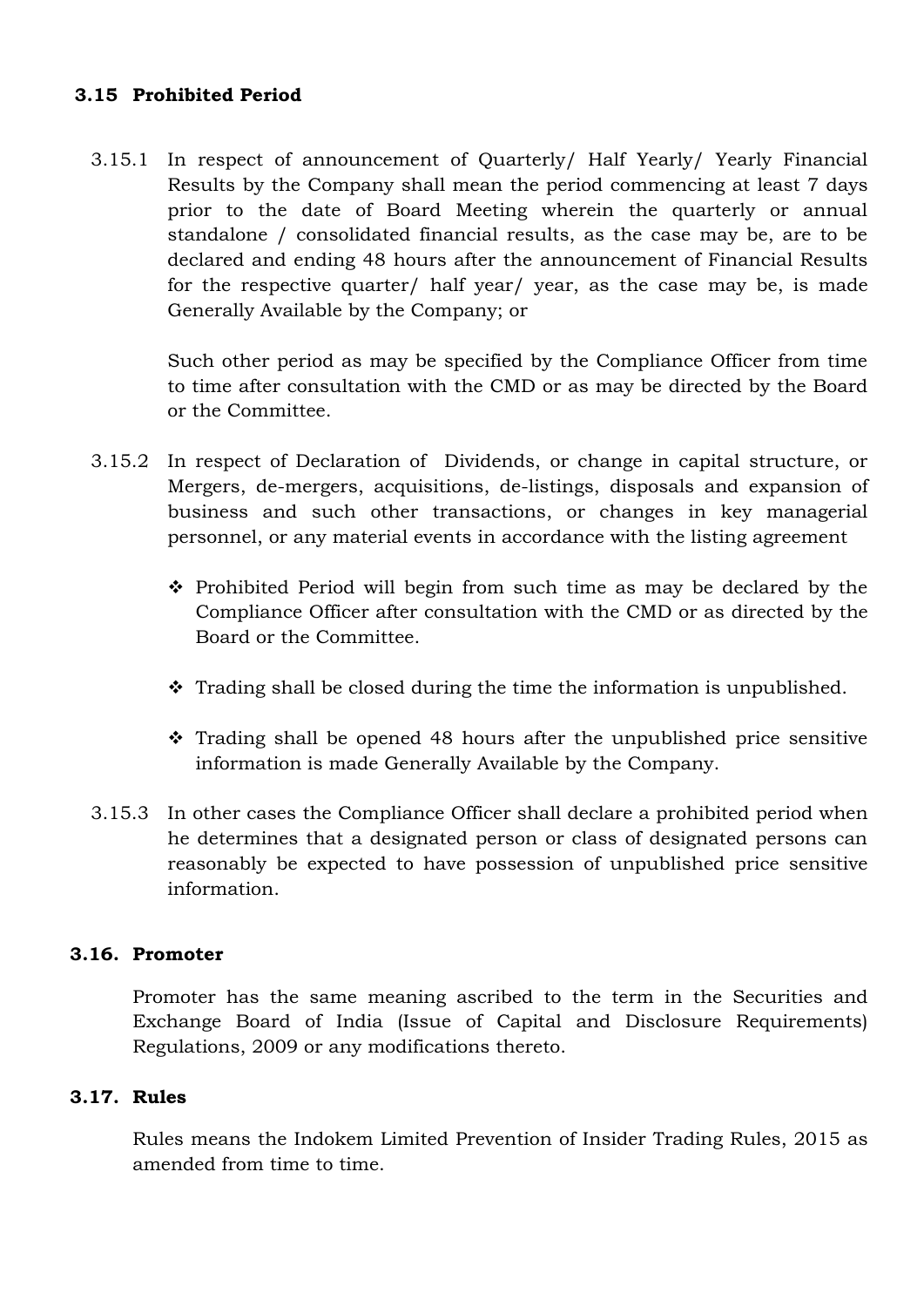### **3.18. SEBI**

SEBI means the Securities Exchange Board of India.

# **3.19. SEBI Act**

SEBI Act means the Securities & Exchange Board of India Act, 1992

## **3.20. SEBI Insider Regulations**

SEBI Insider Regulations means the Securities Exchange Board of India (Prohibition of Insider Trading) Regulations, 2015, as amended from time to time.

# **3.21. Securities**

Securities mean and include:

- (i) Equity shares of the Company;
- (ii) Such other marketable instruments as may be issued by the Company from time to time.

## **3.22. Specified**

Means specified by the Board in writing;

## **3.23. Trading day**

Trading day means a day on which the recognized stock exchanges are open for trading;

# **3.24. Trading in Securities**

Trading in securities means and includes:

a) Subscribing, buying, selling, dealing or agreeing to subscribe, buy, sell or deal in any security of the Company and "trade" shall be construed accordingly;

Trading in the securities of the Company shall include trading through a portfolio management account whether discretionary or otherwise and on the basis of investment advice rendered by any other investment advisor.

# **3.25. Unpublished Price Sensitive Information or UPSI**

Unpublished Price Sensitive Information means any information, relating to the Company or its securities, directly or indirectly, that is not Generally Available which upon becoming Generally Available, is likely to materially affect the price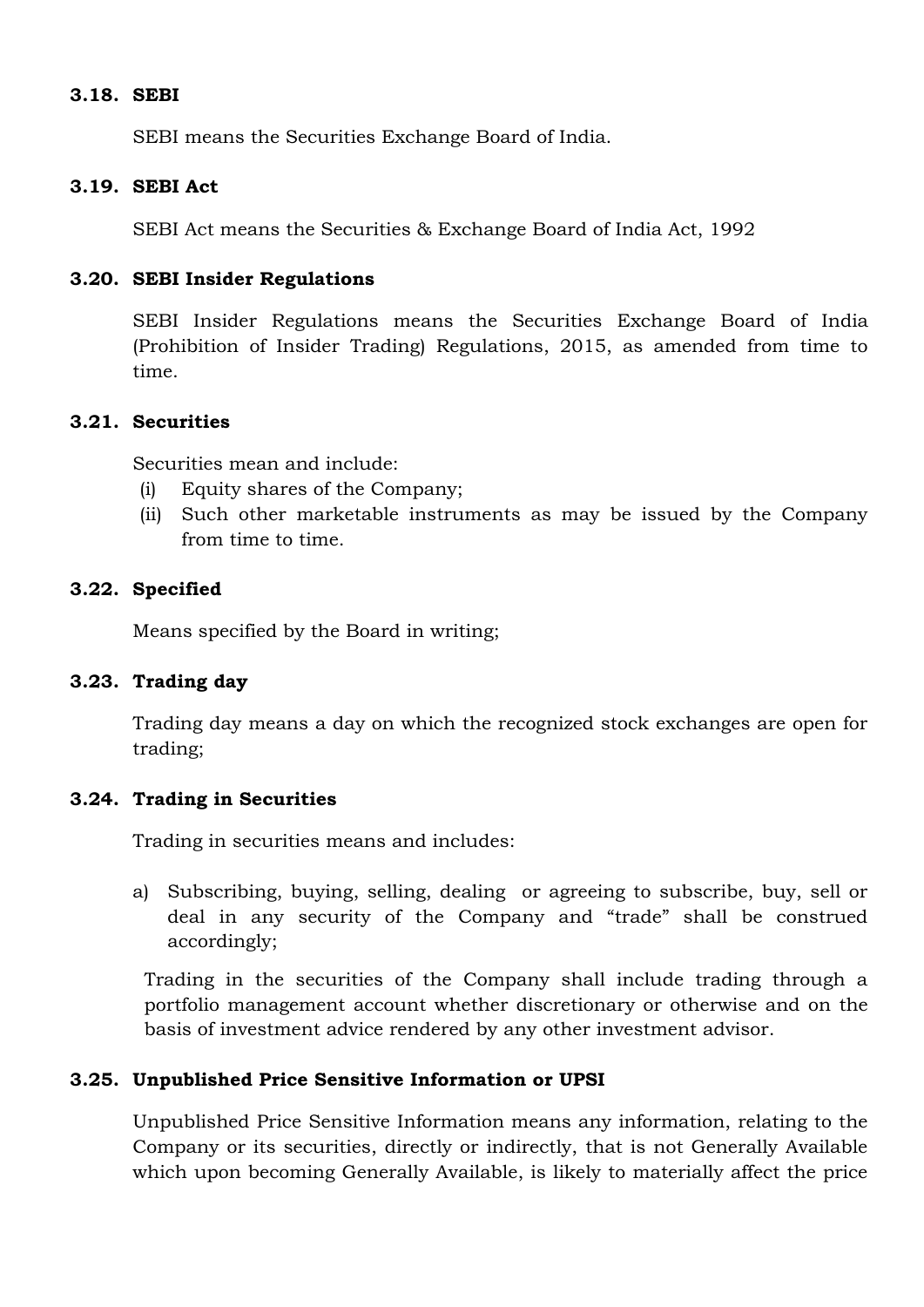of the securities and shall, ordinarily include but shall not be restricted to, information relating to the following:-

- i. financial results;
- ii. dividends;
- iii. change in capital structure;
- iv. mergers, de-mergers, acquisitions, delistings, disposals and expansion of business and such other transactions;
- v. changes in key managerial personnel; and
- vi. material events in accordance with the listing agreement.

Words and expressions used and not defined in these Rules but defined in the Securities and Exchange Board of India Act, 1992 (15 of 1992), the Securities Contracts (Regulation) Act, 1956 (42 of 1956), the Depositories Act, 1996 (22 of 1996) or the Companies Act, 2013 (18 of 2013), Listing Agreement, and rules and regulations made thereunder, shall have the meanings respectively assigned to them in those legislations.

These Rules will be governed by the applicable laws and any provision(s), if not specifically provided herein, will operate as per the provisions of applicable laws.

# **4 RESTRICTION ON COMMUNICATION AND TRADING BY INSIDERS**

# **4.1. PROHIBITION ON COMMUNICATING OR PROCUREMENT OF UNPUBLISHED PRICE SENSITIVE INFORMATION**

- 4.1.1. No insider shall communicate, provide, or allow access to any unpublished price sensitive information, relating to the Company or its securities listed or proposed to be listed, to any person including other insiders except where such communication is in furtherance of legitimate purposes, performance of duties or discharge of legal obligations.
	- 4.1.1.1. Insiders should handle the UPSI with care and deal with the UPSI when transacting their business on a "need to know" basis.

For purpose of the Rules:

"Need to know" basis means that Unpublished Price Sensitive Information should be disclosed only to those within the Company who need the information to discharge their duty and whose possession of such information will not, in any manner, give rise to a conflict of interest or likelihood of the misuse of the information.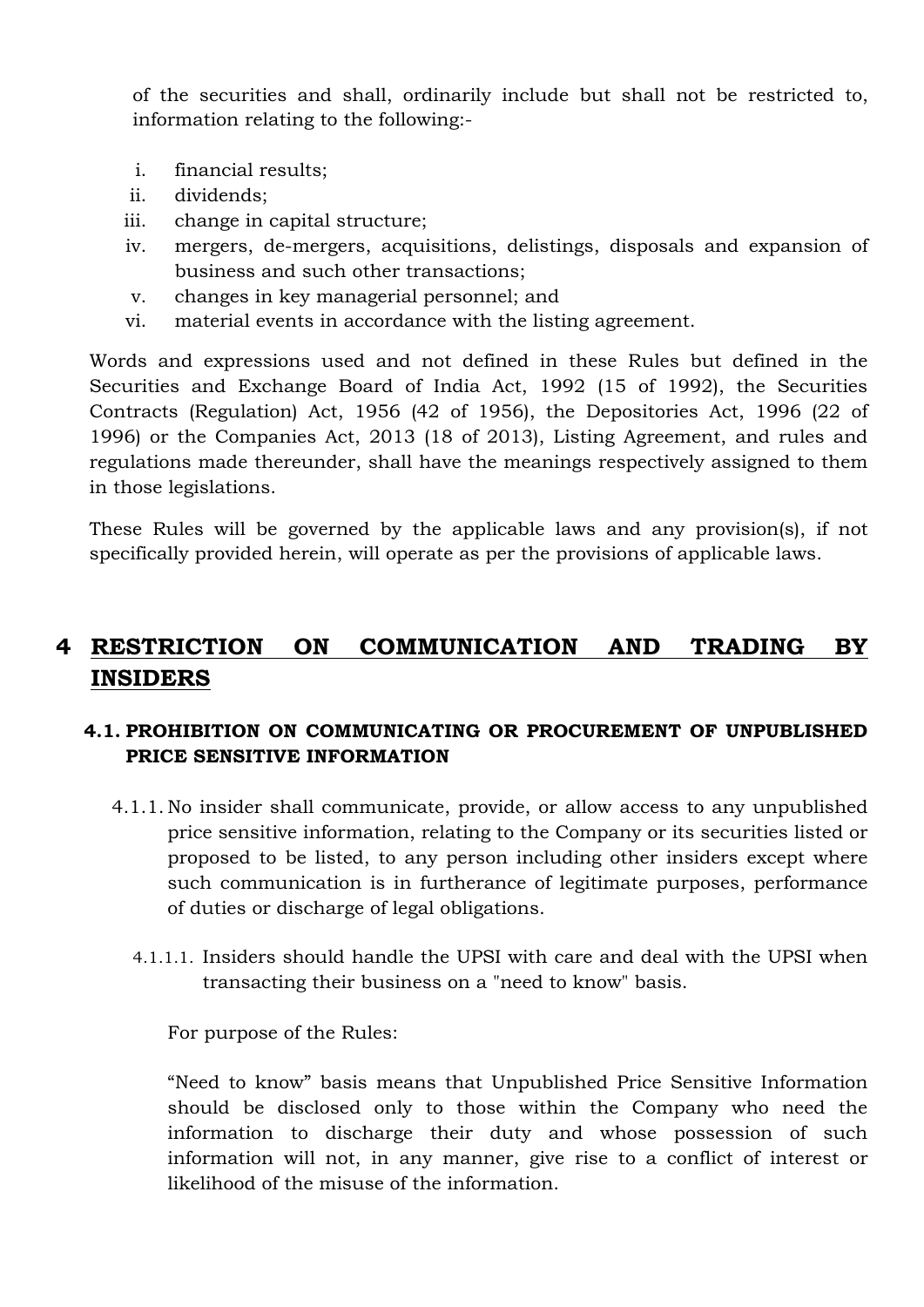- 4.1.2. No person shall procure from or cause the communication by any insider of unpublished price sensitive information, relating to the Company or its securities listed or proposed to be listed, except in furtherance of legitimate purposes, performance of duties or discharge of legal obligations.
	- 4.1.2.1. A person shall not procure UPSI unlawfully. Inducement and procurement of UPSI not in furtherance of one's legitimate duties and discharge of obligations would be illegal.
- 4.1.3. UPSI may be communicated, provided, allowed access to or procured, in connection with a transaction that would:–
	- a. entail an obligation to make an open offer under the Securities and Exchange Board of India (Substantial Acquisition of Shares and Takeovers) Regulations, 2011 where the Board is of informed opinion that the proposed transaction is in the best interests of the Company;
	- b. not attract the obligation to make an open offer under the Securities and Exchange Board of India (Substantial Acquisition of Shares and Takeovers) Regulations, 2011;
	- c. but where the Board is of informed opinion that the proposed transaction is in the best interests of the Company and the information that constitute UPSI is disseminated to be made Generally Available at least two (2) trading days prior to the proposed transaction being effected in such form as the Board may determine.
- 4.1.4. For purposes of clause 4.1.3.,the Board shall require the parties to execute agreements to contract confidentiality and non-disclosure obligations on the part of such parties and such parties shall keep information so received confidential, except for the purpose of Clause 4.1.3., and shall not otherwise trade in securities of the company when in possession of UPSI.

# **4.2. PROHIBITION ON TRADING WHILE IN POSSESSION OF UNPUBLISHED PRICE SENSITIVE INFORMATION**

4.2.1. No Insider shall trade in the securities of the Company listed or proposed to be listed when in possession of UPSI.

Provided that the insider may prove his innocence by demonstrating the circumstances including the following : –

(i) the transaction is an off-market inter-se transfer between promoters who were in possession of the same unpublished price sensitive information without being in breach of Rule 4.1 of these presents and both parties had made a conscious and informed trade decision;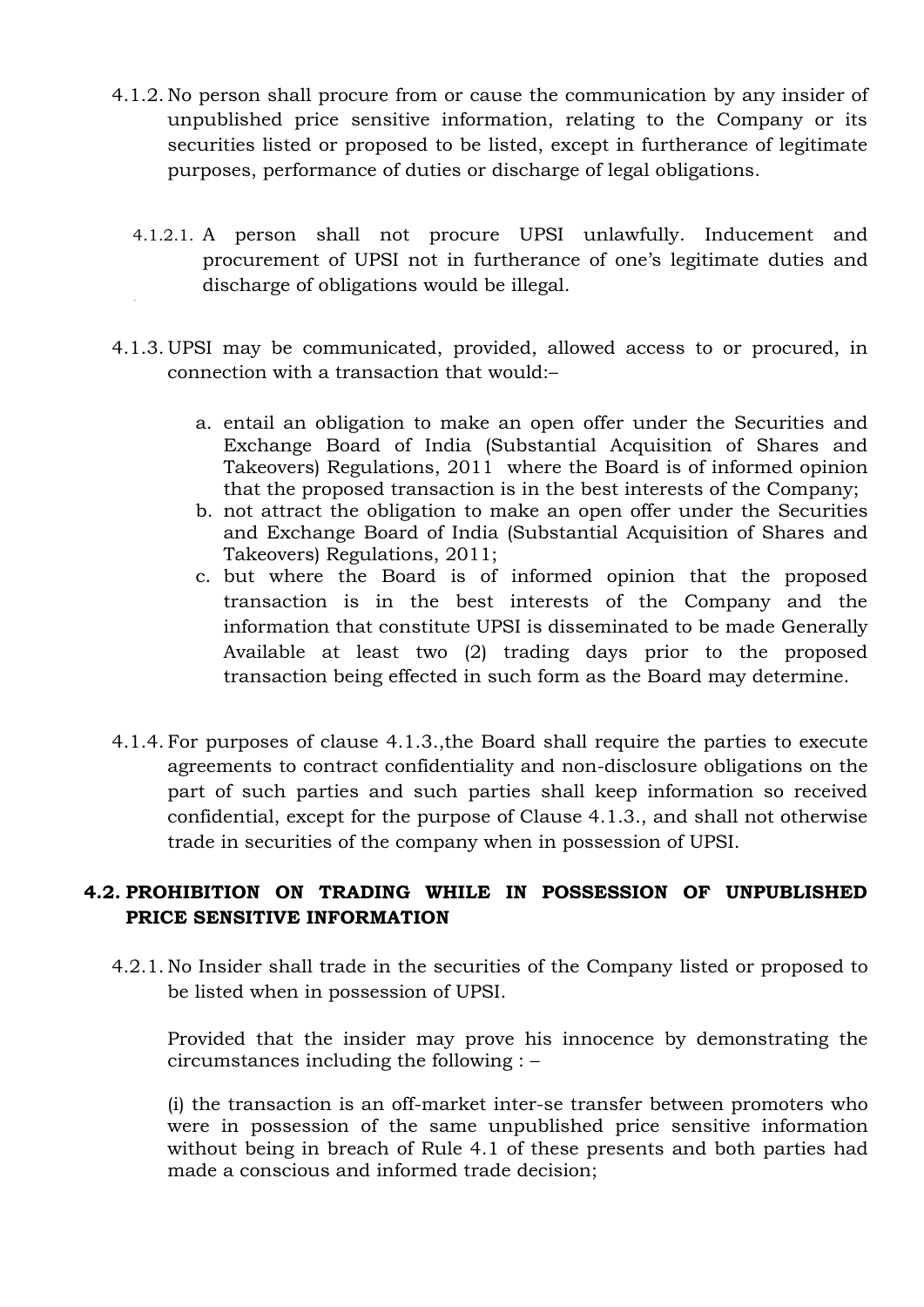- (ii) in the case of non-individual insiders: –
- (a) the individuals who were in possession of such unpublished price sensitive information were different from the individuals taking trading decisions and such decision-making individuals were not in possession of such unpublished price sensitive information when they took the decision to trade; and
- (b) appropriate and adequate arrangements were in place to ensure that these regulations are not violated and no unpublished price sensitive information was communicated by the individuals possessing the information to the individuals taking trading decisions and there is no evidence of such arrangements having been breached;

(iii) the trades were pursuant to a trading plan set up in accordance with Rule 5 of these presents.

In the case of Connected Persons the onus of establishing, that they were not in possession of UPSI, shall be on such Connected Persons.

# **4.3. PROHIBITION ON TRADING DURING PROHIBITED PERIOD**

- 4.3.1. Designated Persons and employees (including their immediate relatives) shall not deal in the securities of the Company during the Prohibited Period including by way of exercise of stock option(s)or sale of shares allotted upon exercise of such stock options.
- 4.3.2. The Prohibited Period shall also be applicable to any person having contractual or fiduciary relation with the Company, such as auditors, accountancy firms, law firms, analysts, consultants etc., assisting or advising the Company.

# **4.4. MINIMUM HOLDING PERIOD**

- 4.4.1. Designated Persons (including their immediate relatives) who buy or sell securities shall not enter into an opposite transaction during the next 6 (six) months following the prior transaction ("Opposite Transaction"). However, the restriction on Opposite Transaction shall not apply to:
	- a) the exercise of options granted under ESOP Scheme announced by the Company from time to time;
	- b) the sale of shares acquired under ESOP Scheme, provided that the Designated Person is not in possession of UPSI at the time of such sale. However, once the shares acquired under the ESOP Scheme are sold by the person, any subsequent purchase (other than exercise of ESOPs) will be subject to the aforesaid restriction of Opposite Transaction.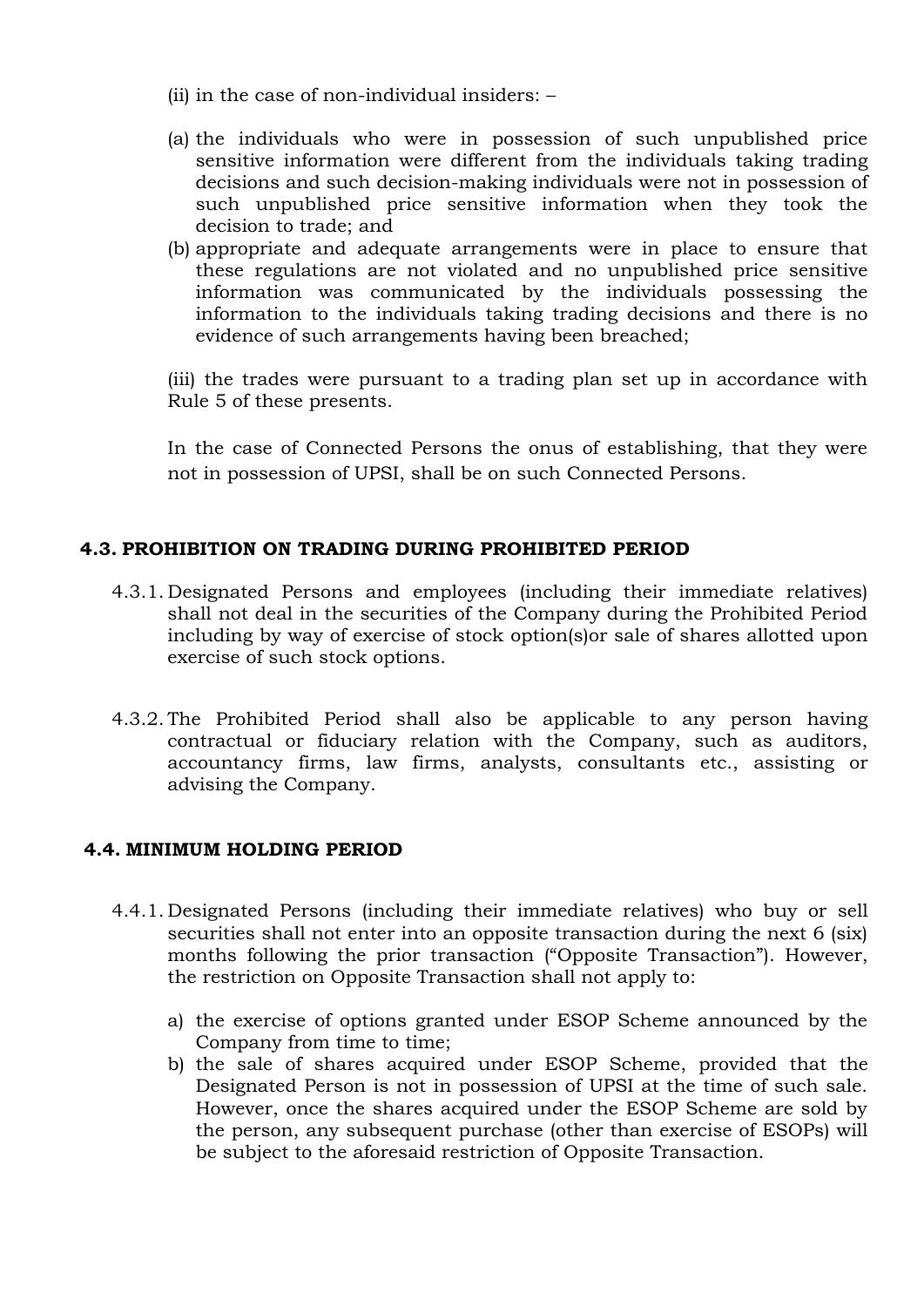- 4.4.2. In case the sale of securities is necessitated due to a personal emergency, the minimum holding period of 6 (six) months maybe waived off by the Compliance Officer or CMD after recording in writing the reasons in this regard and subject to the concerned person having obtained the approval of his Head of Department by making an application, provided such waiver does not violate SEBI Insider Regulations.
- 4.4.3. In case Opposite Transaction is executed, inadvertently or otherwise, in violation of such a restriction, the profits from such trade shall be liable to be disgorged for remittance to SEBI for credit to the Investor Protection and Education Fund administered by SEBI under the applicable law.
- 4.4.4. Designated Persons (including their immediate relatives) are strictly prohibited from entering into speculative transactions in the securities of the Company.

# **4.5. PRE CLEARANCE OF TRADES**

- 4.5.1. Every Designated Person (including his immediate relative) who intends to trade in the securities of the Company, shall seek pre-clearance of transactions(s) before entering into such transaction(s) as per the preclearance procedure described hereafter, if the value of the securities traded, whether in one transaction or a series of transactions over any calendar quarter, aggregates to a traded value in excess of 50,000 Equity Shares or Rs. 5,00,000 in value, whichever is lower.
- 4.5.2. No Designated Person shall apply for pre-clearance of any proposed trade if such person is in possession of unpublished price sensitive information.
- 4.5.3. An application for pre-clearance of trades shall be made in **Form E** as annexed to these Rules giving details of proposed Trading(s).
- 4.5.4. The authority for pre-clearance of trades shall be as under the compliance officer, however for pre-clearance of trades by the compliance officer the authority shall be the CMD.
- 4.5.5. The approval shall be granted within 2 trading days or such further time from the date of acknowledgement in. In exceptional circumstances approval may not be given if there are reasons to believe that the proposed transaction is on the basis of possession of any unpublished price sensitive information. There shall be no obligation to give reasons for any withholding of approval.
- 4.5.6. Designated Persons who seeks pre-clearance shall execute the trade(s) in respect of securities of the Company within 7 (seven) trading days from the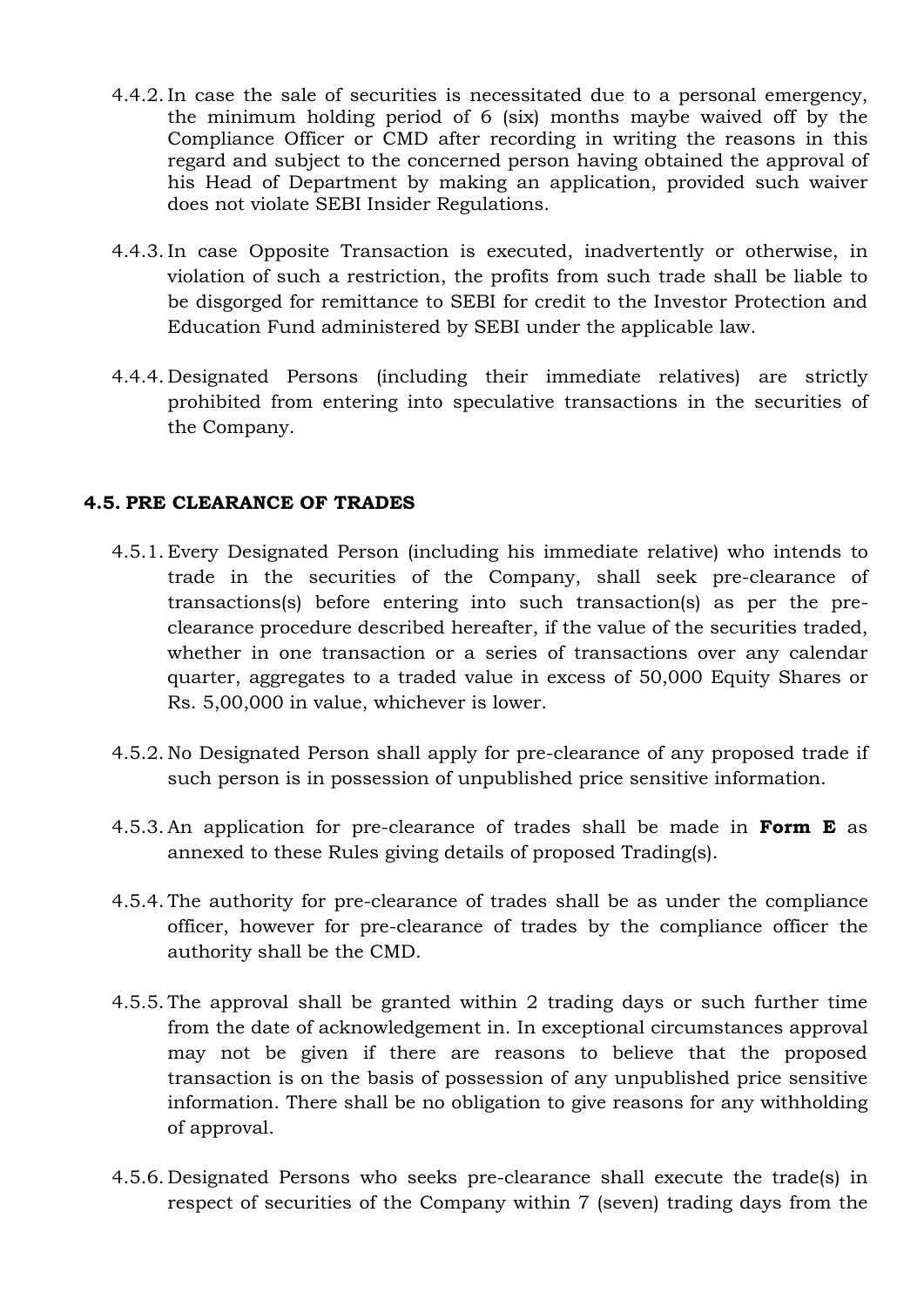date of the approval for pre-clearance or such shorter period as may be specified in the pre-clearance approval. If the transaction is not executed within the time specified in the pre-clearance approval, the person shall preclear the transaction again.

- 4.5.7. Designated Persons (including their immediate relatives) trading in the securities of the Company below or at the threshold limit as defined in para 4.5.1 shall within 2(two) trading days of such trading inform the Compliance Officer details of the trading in **Form F** to these Rules.
- 4.5.8. An undertaking accompanying the application in **Form E** or **Form F** shall be executed in favour of the Company by the Designated Persons incorporating the following statements:
	- (a) the securities in respect of which approval is sought or intimation is provided, will be held/have been held by him/ her for a minimum period of six months (except for sale of shares acquired pursuant to ESOP Scheme);
	- (b) he/she does not have access to or has not received any unpublished price sensitive information upto the time of signing the undertaking;
	- (c) if he/she has access to or has received any unpublished price sensitive information after signing of the undertaking but before executing the transaction, he/she would inform the Compliance Officer of the change in his position and would completely refrain from trading in the securities of the Company till such time the information is made Generally Available;
	- (d) he/she has not contravened these Rules or the SEBI Insider Regulations, including any amendments thereto, as notified from time to time; and
	- (e) he/she has made a full and true disclosure required in the matter.

# **4.6. DISCLOSURE AND REPORTING REQUIREMENTS**

#### 4.6.1. INITIAL DISCLOSURE

- 4.6.1.1. Every promoter, key managerial personnel and director of the company shall disclose his holding of securities of the company as on the date of these regulations taking effect, to the company within thirty days of these regulations taking effect in **Form A** as annexed to these Rules;
- 4.6.1.2. Any person who becomes a Designated Person shall disclose to the Compliance Officer in **Form B** as annexed to these Rules, details of himself and his immediate relatives, the number of securities of the Company held by him and his immediate relatives as on the date of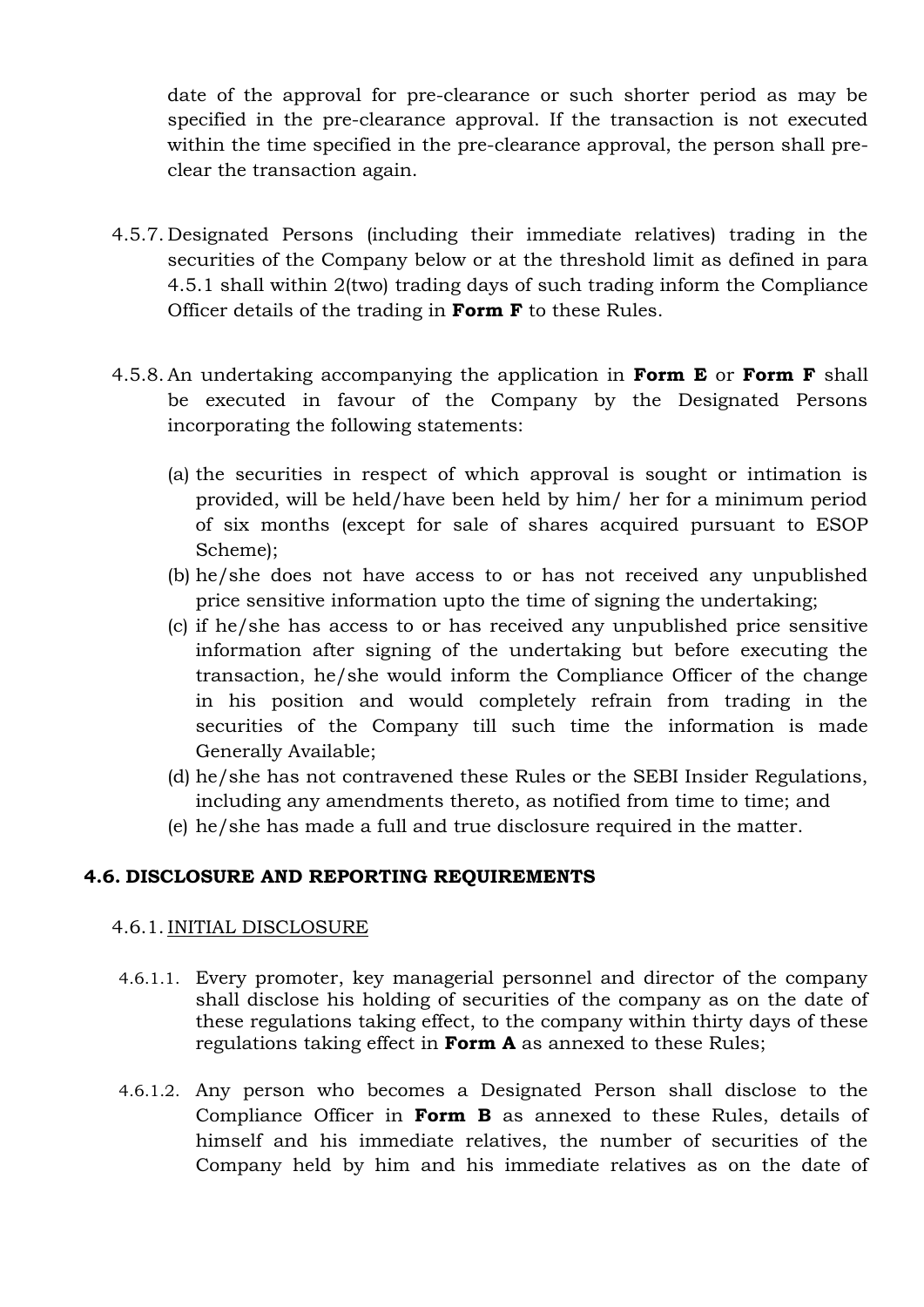becoming a Designated Person, within 7 (seven) trading days of his so becoming a Designated Person.

# 4.6.2. CONTINUAL DISCLOSURE

- 4.6.2.1. Every Designated Person shall be required to furnish to the Compliance Officer in **Form G** as annexed to these Rules, for the following details, within 7 (seven) trading days after the close of the financial year:
	- a. Details of his immediate relatives as on 31st March of the preceding financial year;
	- b. Details of trading in securities of the Company, by himself and his immediate relatives, during the preceding financial year; and
	- c. Details of securities of the Company held by him and his immediate relatives as on 31st March of the preceding financial year.
- 4.6.2.2. Every Designated Person and every employee of the Company shall disclose to the Company the number of such securities acquired or disposed of within two (2) trading days of such transaction if the value of the securities traded, whether in one transaction or a series of transactions over any calendar quarter, exceeds to 50,000 Equity Shares or Rs. 5,00,000 in value, whichever is lower, in the **Form C** as annexed to these Rules, if any, under the SEBI Insider Regulations.

For avoidance of doubt, it is clarified that the disclosure obligation under Clause 4.6.2.2. is in addition to the pre-clearance obligation set out in Clause 4.5.1.

# 4.6.3. DISCLOSURE BY OTHER CONNECTED PERSONS

The Compliance Officer may at his discretion require any other Connected Person or Deemed to be Connected Person to make disclosures of holdings and trading in securities of the Company in **From D** as annexed to these Rules, at such frequency as he deems fit in order to monitor compliance with these Rules and SEBI Insider Regulations.

4.6.4. The disclosures to be made by any person under Clause 4.6 shall include those relating to trading/ holding by such person's immediate relatives, and by any other person for whom such person takes trading decisions.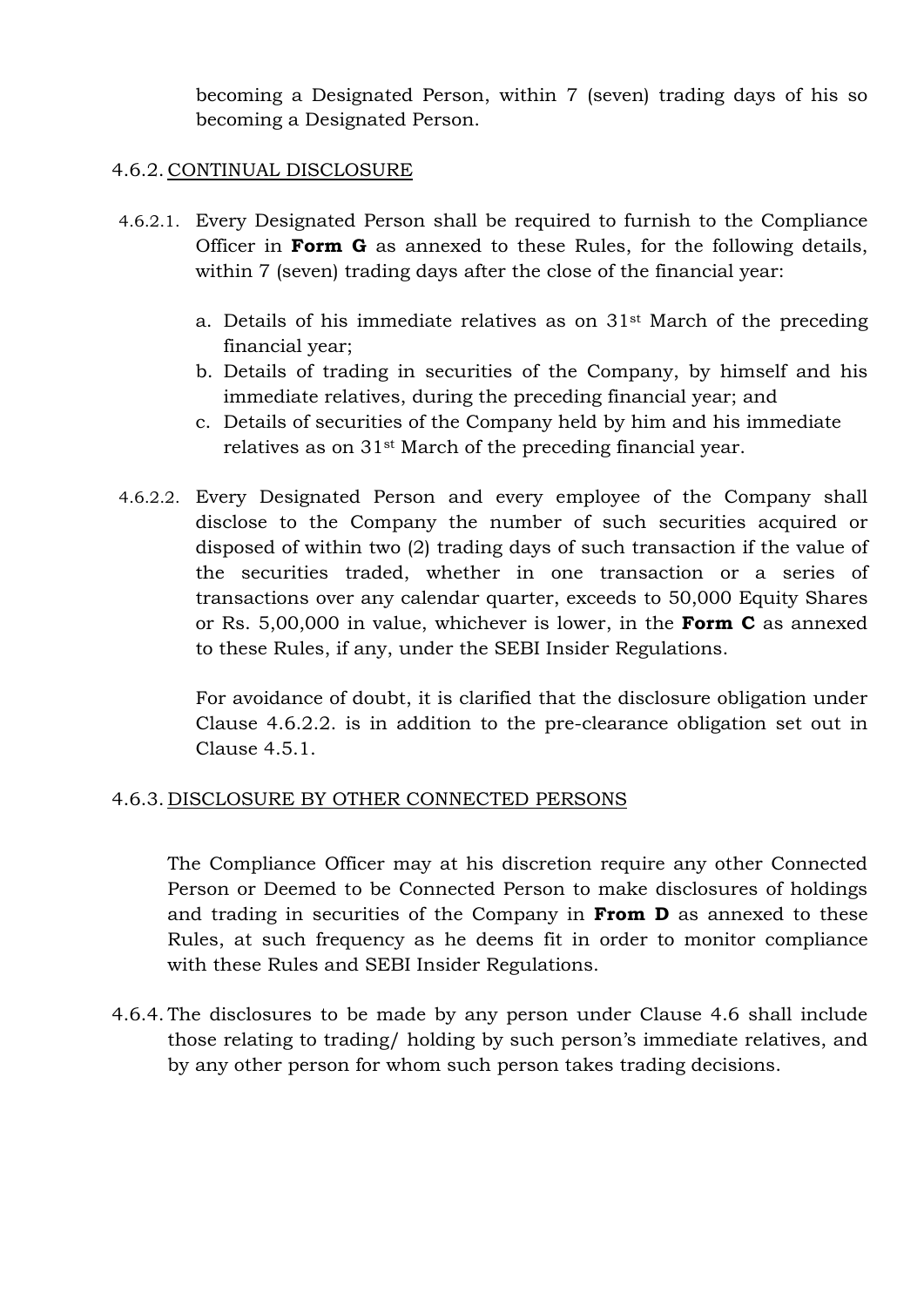# **5 TRADING PLAN**

- 5.1. The SEBI Insider Regulations contain provisions enabling an insider to formulate a trading plan and present it to the Compliance Officer pursuant to which trades may be carried out on his behalf in accordance with such plan. The provisions enable the formulation of a trading plan by an insider to enable him to plan for trades to be executed in future.
- 5.2. The provision intends to give an option to persons who may be perpetually in possession of unpublished price sensitive information and enabling them to trade in securities in a compliant manner.
- 5.3. Insiders desiring to formulate Trading Plan(s) may do so in accordance with the provisions of the SEBI Insider Regulations.

# **6 COMPLIANCE OFFICER**

- 6.1 In addition to the duties provided under the SEBI Insider Regulations and the Rules, the Compliance Officer shall have following duties/powers:
	- 6.1.1 The Compliance Officer shall report to the Board and in particular to the Chairman of the Committee at such frequency as may be required by the Board.
	- 6.1.2 The Compliance Officer shall promptly bring to the notice of the Board any instances of violation under the Rules.
	- 6.1.3 The Compliance Officer shall maintain all records under these Rules and SEBI Insider Regulations for a minimum period of five (5) years.
	- 6.1.4 The Compliance Officer shall notify the Stock Exchange within two(2) trading days of any trading in the securities of the Company by any Promoter, Employee or Director in excess of the thresholds prescribed under clause 4.5.1
	- 6.1.5 The Compliance Officer shall assist all employees in addressing any clarifications regarding SEBI Insider Regulations and these Rules.

# **7 CODE OF FAIR DISCLOSURE AND CONDUCT**

# **7.1 DISCLOSURE OF PRICE SENSITIVE INFORMATION**

7.1.1 Disclosure/dissemination of any unpublished price sensitive information shall be done promptly, unless otherwise stated under the SEBI Insider Regulations, by the Chief Investor Relations Officer/Compliance Officer after consultation with the CMD and in his absence by the CMD, by intimating to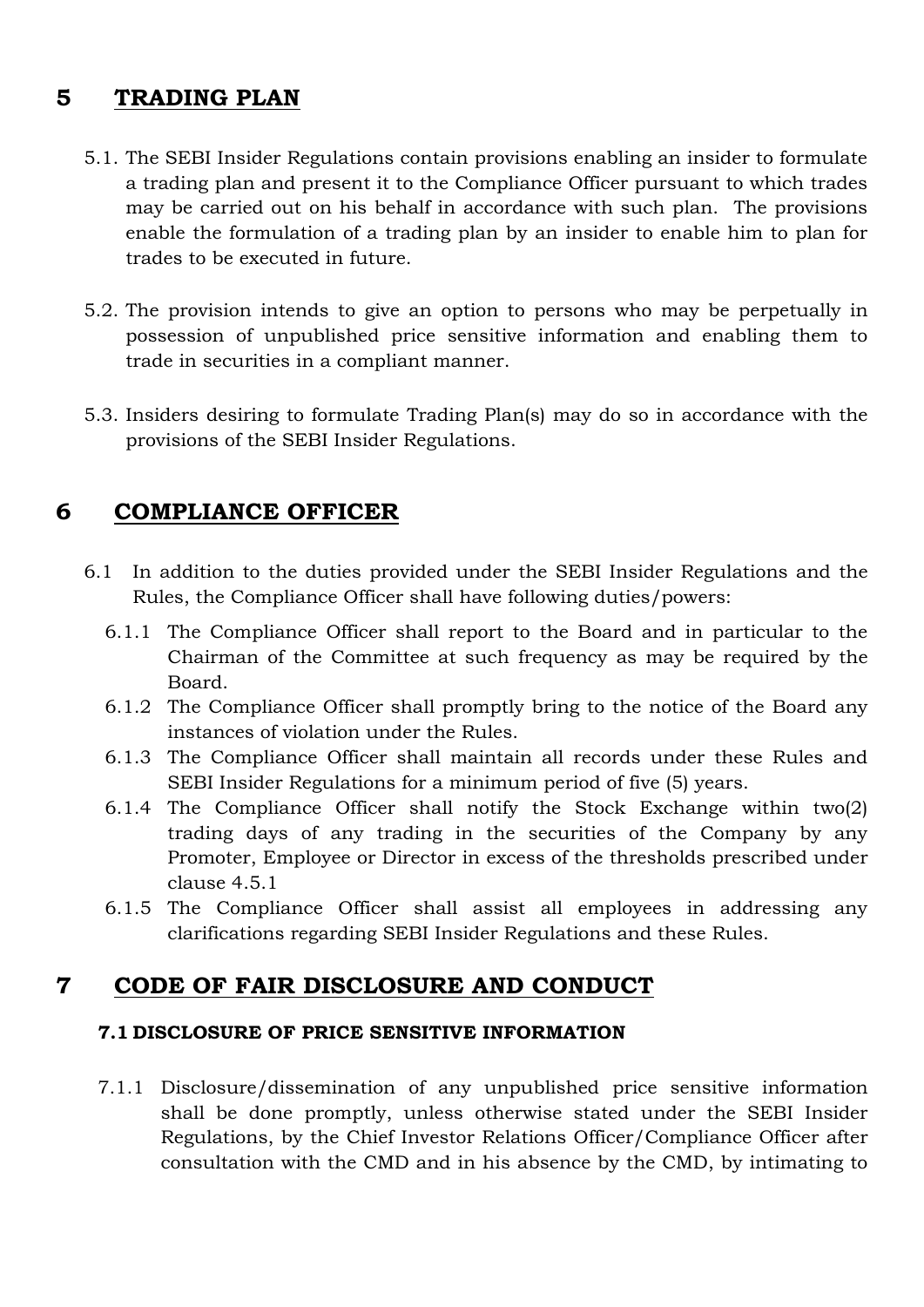the Stock Exchanges and posting of the said information on the website of the Company and/ or otherwise making it Generally Available.

- 7.1.2 The Chief Investor Relations Officer/Compliance Officer disseminating any unpublished price sensitive under clause 7.1.1. shall ensure uniform and universal dissemination / disclosure so as to avoid selective disclosure.
- 7.1.3 No unpublished price sensitive information shall be shared with any person unless the information is made Generally Available i.e. only public information can be shared.
- 7.1.4 In absence of Chief Investor Relations Officer/Compliance Officer, such person as may be authorised by the CMD, shall discharge the duties of Chief Investor Relations Officer as stated under Rules 7.1.1. to 7.1.3.
- 7.1.5 The Chief Investor Relations Officer/Compliance Officer shall ensure Prompt dissemination of unpublished price sensitive information that gets disclosed selectively, inadvertently or otherwise to make such information generally available.

# **7.2 PROCEDURE FOR RESPONDING TO ANY QUERIES/REQUESTS FOR VERIFICATION OF MARKET RUMOURS BY STOCK EXCHANGES**

- 7.2.1 The Chief Investors Relation Officer /Compliance Officer shall immediately inform the CMD for verification of any market rumours or queries forwarded by regulatory authorities.
- 7.2.2 The CMD or in his absence the Chief Investor Relations Officer /Compliance Officer shall give an appropriate, fair and prompt response to the queries or requests for verification of market rumours by regulatory authorities.
- 7.2.3 As and when necessary, the CMD, may in consultation with the Chief Investor Relations Officer/Compliance Officer, make appropriate public announcement with respect to market rumours.
- 7.2.4 The Chief Investor Relations Officer/ Compliance Officer shall in consultation with the CMD, make a prompt dissemination of unpublished price sensitive information that gets disclosed selectively, inadvertently or otherwise to make such information Generally Available.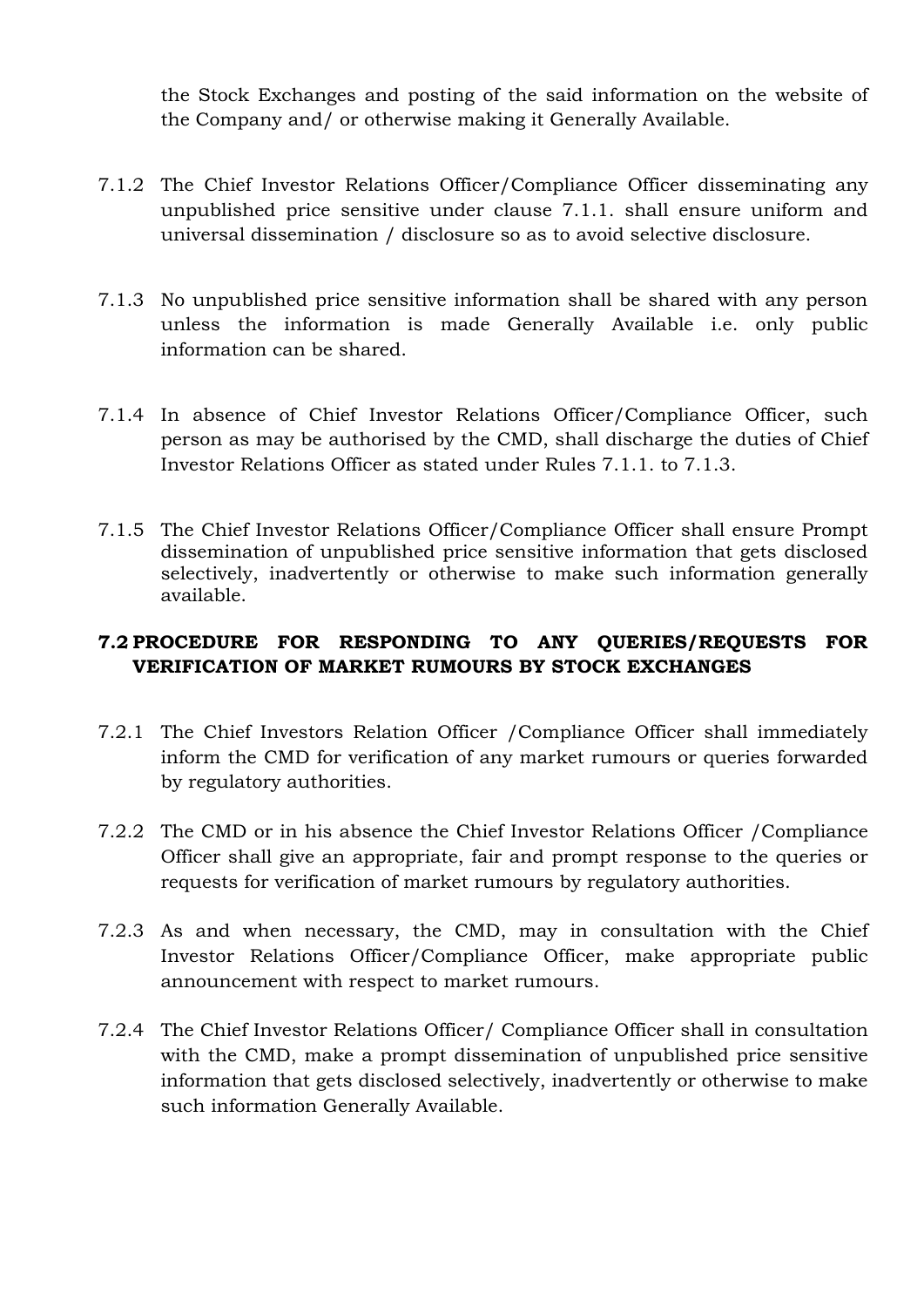7.2.5 In absence of Chief Investor Relations Officer/Compliance Officer, such person as may be authorised by the CMD, shall discharge the duties of Chief Investor Relations Officer as stated under Rules 7.2.1. to 7.2.4.

# **7.3 TRADING WITH ANALYSTS/ INSTITUTIONAL INVESTORS/ MEDIA**

- 7.3.1 Only following persons are authorised to attend a meeting or interaction with analysts/ researchers, institutional and other large investors or the media or any investor relations conference:
	- i) The Chairman and Managing Director.
	- ii) The Chief Financial Officer.
	- iii) The head of Marketing and Strategies by whatever name called
	- iv) The Chief Investor Relations Officer/ Compliance officer.
	- v) The in-charge of taxation by whatever name called.
	- vi) The head of operations by whatever name called.
	- vii) Any other employee with the permission of any of the members of the CMD.
- 7.3.2 Any meeting or interaction with analysts/researchers, institutional and other large investors or the media or any investor relations conference shall be conducted in a manner that only information that is Generally Available is provided at such meetings/interactions.
- 7.3.3 Any such interaction/ discussion may be preferably recorded through proceedings of the meeting or a transcript of the interaction with the analysts/researchers, institutional investors or other large investors or media or in any other suitable manner.
- 7.3.4 No unpublished price sensitive information shall be disclosed to Analysts/ Researchers or Institutional and other large investors unless prior confirmation from the CMD and in his absence from the Chief Investor Relations Officer/ Compliance Officer obtained confirming that the said unpublished price sensitive information has been made Generally Available.
- 7.3.5 Alternatively, such information given to analysts/researchers etc. shall be simultaneously made Generally Available in consultation with the Chief Investor Relations Officer/ Compliance Officer. If any UPSI is accidentally disclosed without prior approval, the person responsible may inform the Compliance Officer or the Chief Investor Relations Officer immediately of the same.
- 7.3.6 If unanticipated questions which are price sensitive are raised during the meeting, such questions shall be noted and a considered response shall be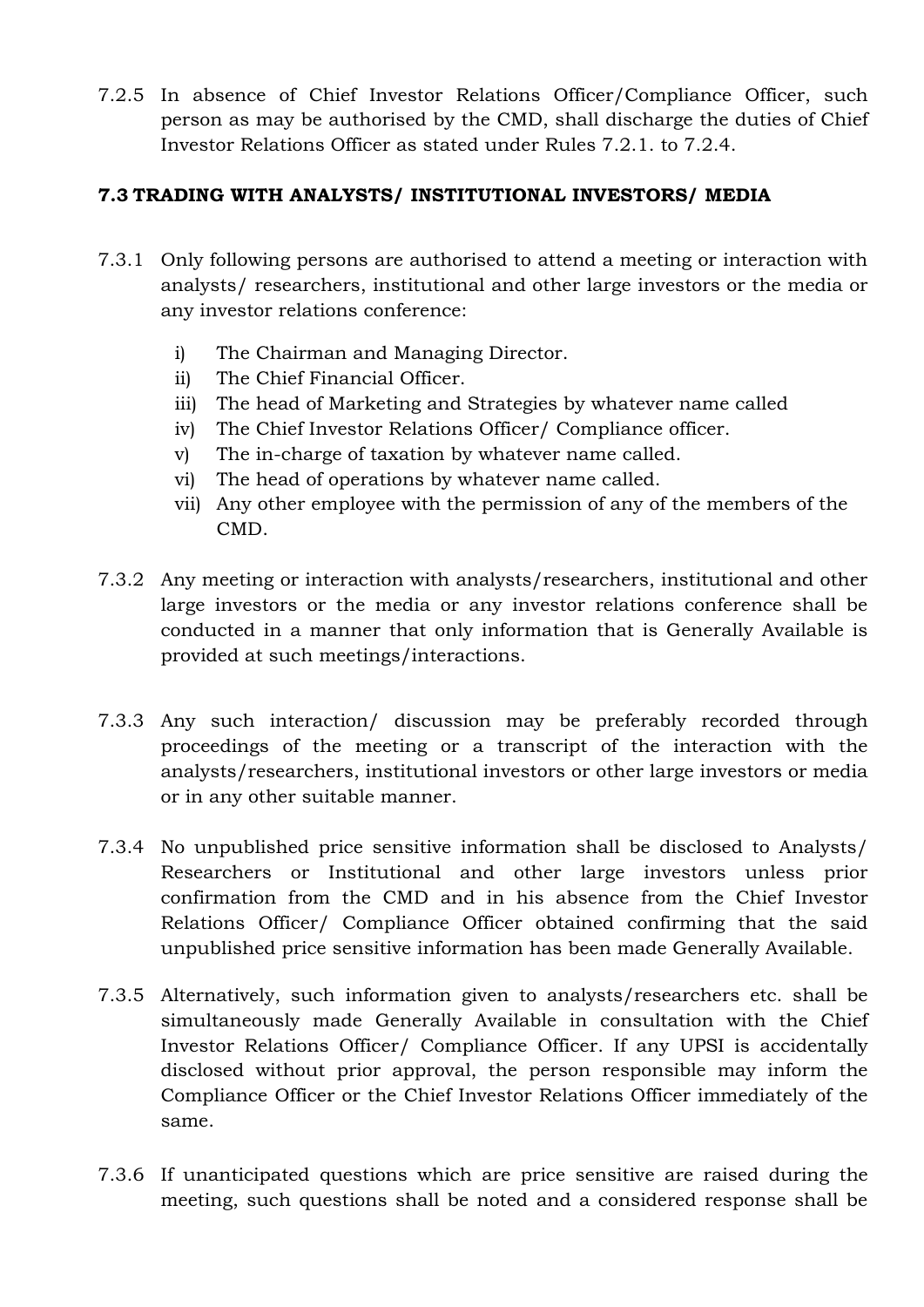given only after consulting the Chief Investor Relations Officer/ Compliance Officer. The concerned employee to whom the question has been posed, shall inform the Chief Investors Relations Officer/ Compliance Officer in stating the queries and proposed response.

7.3.7 The Chief Investor Relations Officer/ Compliance Officer, shall issue a press release/transcript or post relevant information on the Company's website immediately after every analyst meet. Simultaneously, such information shall also be sent to the Stock Exchanges where any unpublished price sensitive information is disclosed.

# **8 CHINESE WALL PROCEDURES**

- 8.1. All Designated Persons must maintain the confidentiality of all UPSI coming into their possession or control. To comply with this confidentiality obligation, the Designated Persons shall not:
	- (i) pass on UPSI to any person directly or indirectly by way of making a recommendation for the purchase or sale of the securities of the Company; or
	- (ii) disclose UPSI to their family members, friends, business associates or any other individual, or
	- (iii) discuss UPSI in public places, or
	- (iv) disclose UPSI to any Employee who does not need to know the information for discharging his or her duties, or
	- (v) recommend to anyone that they may undertake Trading in the securities of the Company while being in possession, control or knowledge of UPSI, or
	- (vi) be seen or perceived to be Trading in the securities of the Company on the basis of UPSI.
- 8.2. UPSI must be handled only on "need to know" basis i.e. price sensitive information shall be disclosed only to those within the Company who need the information to discharge their duty or under any law.
- 8.3. Files containing UPSI shall be kept secure under lock and key. Computer files must have adequate security of login and password etc. All Designated Persons must follow the guidelines for maintenance of electronic records and systems as may be prescribed by the Compliance Officer from time-to-time in consultation with the person in charge of the information technology function.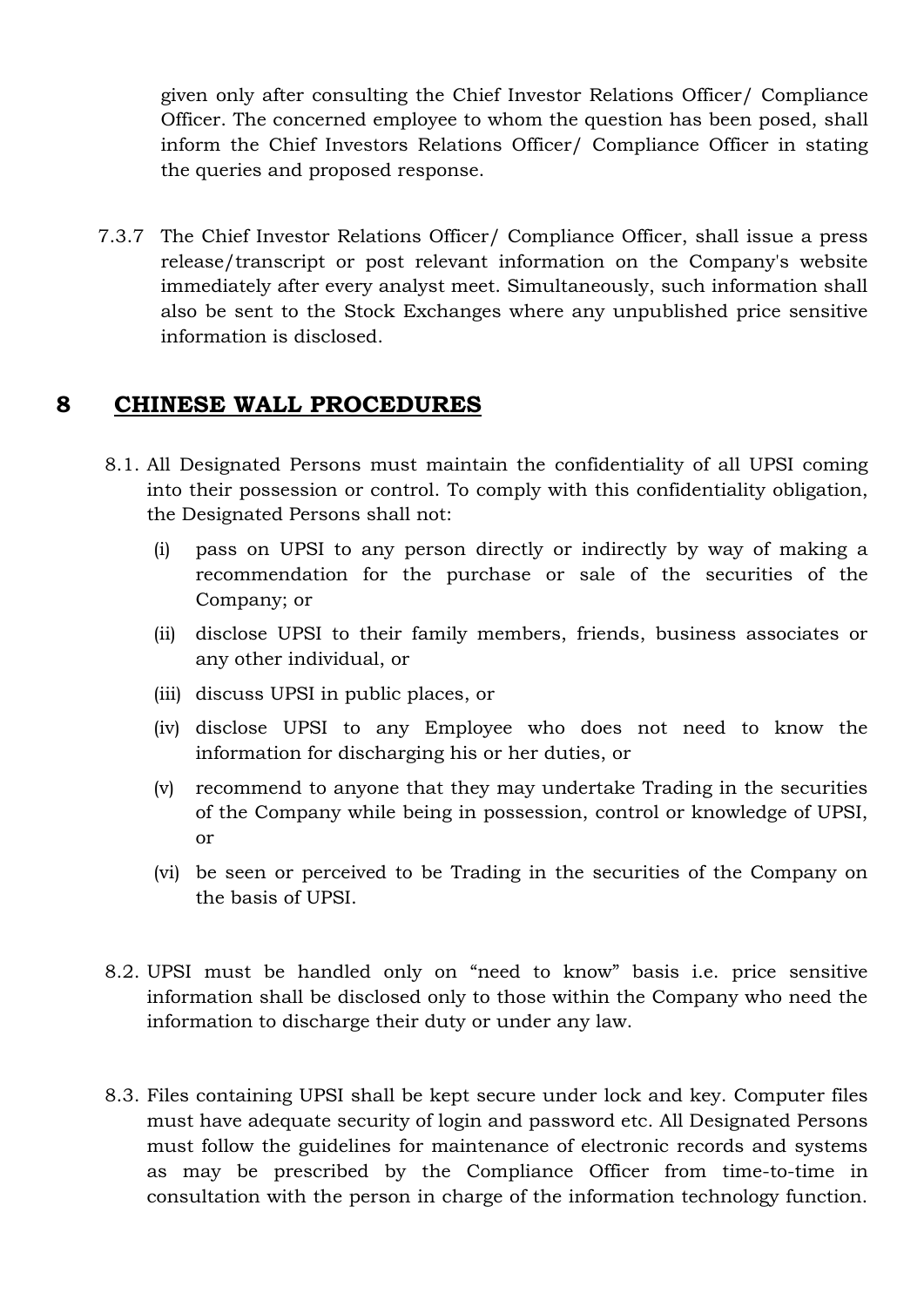Each department shall nominate a member of the department who shall be responsible to ensure compliance with this clause.

# **9 PENALTY FOR CONTRAVENTION**

# **9.1 ACTION BY THE COMPANY**

- 9.1.1 An Insider who deals in securities in contravention of the provisions of these Rules, the Companies Act or the SEBI Insider Regulations shall be guilty of insider trading.
- 9.1.2 Any violation under these Rules or SEBI Insider Regulations shall attract serious disciplinary action by the Company and may also constitute a criminal offence in certain cases.
- 9.1.3 Persons who violate this Code shall, in addition to any other penal action that may be taken by the Company pursuant to law, also be subject to disciplinary action including the termination of employment.
- 9.1.4 An Insider who violates the provisions of these Rules shall be liable to such penal/disciplinary actions as may be determined by the CMD considering the severity of the action and its consequences on case to case basis and may include salary freeze, suspension, ineligibility for future participation in employee stock option plans, stock appreciation rights, etc.
- 9.1.5 The above actions of Company will be without prejudice to any civil or criminal action that the regulatory authorities may initiate against such defaulting Insider.

# **9.2 ACTION BY STATUTORY AUTHORITIES**

In the event of violation of the Companies Act or the SEBI Insider Trading Regulations, no penalty levied or other action taken by the Company will preclude SEBI or other appropriate authority(ies) from taking action under the relevant legislations.

```
*****************************************
```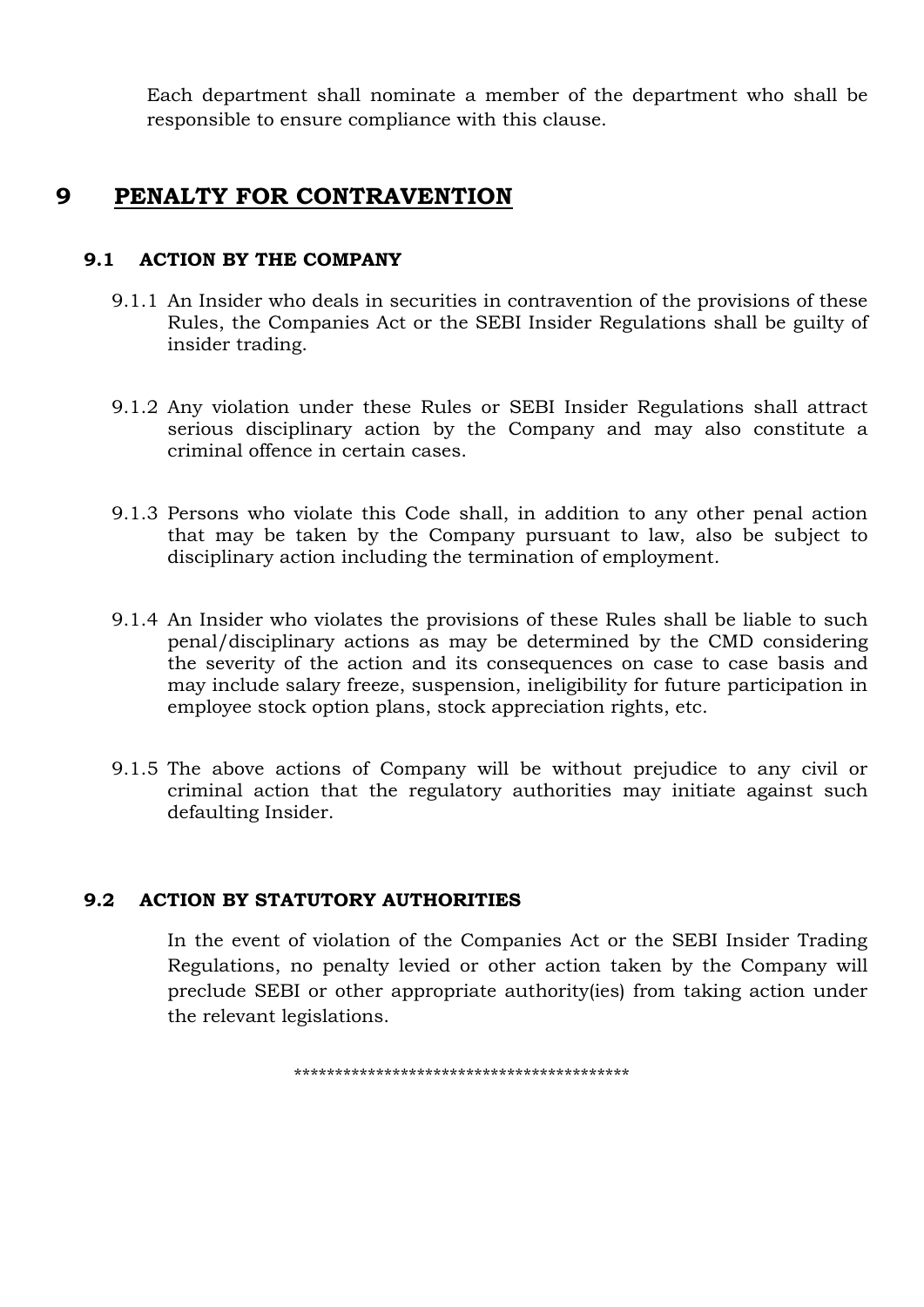#### **FORM A**

#### **SEBI (Prohibition of Insider Trading) Regulations, 2015 [Regulation 7 (1) (a) read with Regulation 6 (2) – Initial disclosure to the company]**

Name of the company:

ISIN of the company: \_\_\_\_\_\_\_\_\_\_\_\_\_\_\_\_\_\_\_\_\_\_\_\_\_\_\_\_\_\_\_\_

**Details of Securities held by Promoter, Key Managerial Personnel (KMP), Director and other such persons as mentioned in Regulation 6(2)** 

| Name, PAN,<br>CIN/DIN &<br>address with<br>contact nos. | Category of<br>Person<br>(Promoters/KMP            | Securities held as on the date of regulation<br>coming into force                  |     | $%$ of<br>Shareholding |
|---------------------------------------------------------|----------------------------------------------------|------------------------------------------------------------------------------------|-----|------------------------|
|                                                         | Directors/immedi<br>ate relative<br>to/others etc) | Type of security (For eg. $-$<br>Shares, Warrants, Convertible<br>Debentures etc.) | No. |                        |
|                                                         |                                                    |                                                                                    |     |                        |

*Note: "Securities" shall have the meaning as defined under regulation 2(1)(i) of SEBI (Prohibition of Insider Trading) Regulations, 2015.* 

#### **Details of Open Interest (OI) in derivatives of the company held by Promoter, Key Managerial Personnel (KMP), Director and other such persons as mentioned in Regulation 6(2)**

| Open Interest of the Future contracts held as on<br>the date of regulation coming into force |                                                                            |                         | Open Interest of the Option Contracts held as on<br>the date of regulation coming into force |                                                              |                |  |
|----------------------------------------------------------------------------------------------|----------------------------------------------------------------------------|-------------------------|----------------------------------------------------------------------------------------------|--------------------------------------------------------------|----------------|--|
| Contract<br>Specifications                                                                   | Number of<br>units (contracts in Rupee terms Specifications<br>* lot size) | Notional value Contract |                                                                                              | Number of<br>units (contracts in Rupee terms)<br>* lot size) | Notional value |  |
| 6                                                                                            |                                                                            |                         |                                                                                              |                                                              |                |  |

*Note: In case of Options, notional value shall be calculated based on premium plus strike price of options*

Name & Signature: Designation: Date: Place:

\*\*\*\*\*\*\*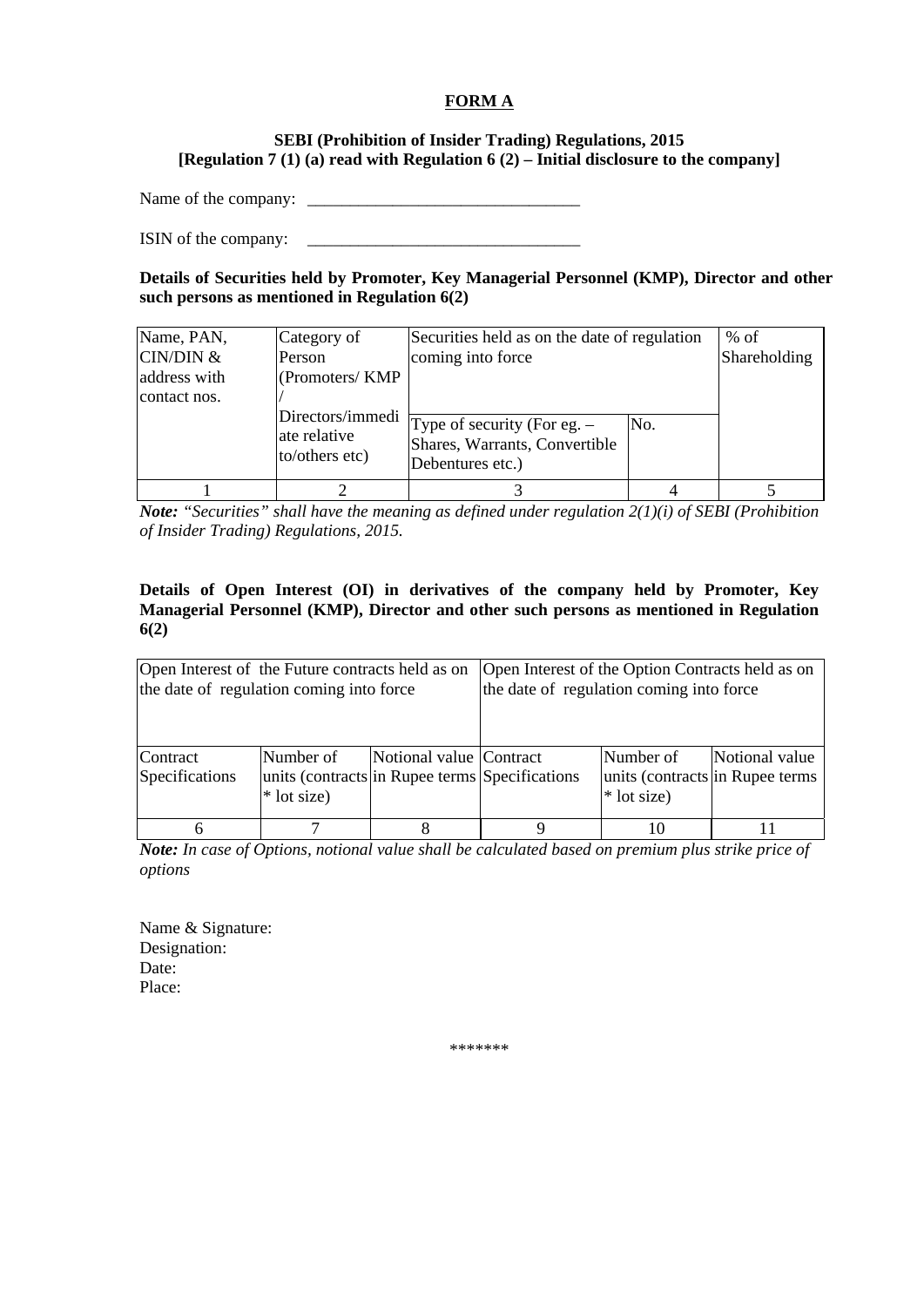#### **FORM B**

#### **SEBI (Prohibition of Insider Trading) Regulations, 2015 [Regulation 7 (1) (b) read with Regulation 6(2) – Disclosure on becoming a director/KMP/Promoter]**

Name of the company: \_\_\_\_\_\_\_\_\_\_\_\_\_\_\_\_\_\_\_\_\_\_\_\_\_\_\_\_\_\_\_\_

ISIN of the company: \_\_\_\_\_\_\_\_\_\_\_\_\_\_\_\_\_\_\_\_\_\_\_\_\_\_\_\_\_\_\_\_

**Details of Securities held on appointment of Key Managerial Personnel (KMP) or Director or upon becoming a Promoter of a listed company and other such persons as mentioned in Regulation 6(2).** 

| Name, PAN,   | Category of     | Date of                 | Securities held at the time of       |     | $%$ of       |
|--------------|-----------------|-------------------------|--------------------------------------|-----|--------------|
| CIN/DIN &    | Person          | appointment of becoming |                                      |     | Shareholding |
| Address with | (Promoters/     |                         | Director/KMP Promoter/appointment of |     |              |
| contact nos. | KMP/            | <b>OR</b> Date of       | Director/KMP                         |     |              |
|              | Directors/imm   | becoming                |                                      |     |              |
|              | ediate relative | Promoter                | Type of security                     | No. |              |
|              | to/others etc.) |                         | (For eg. – Shares,                   |     |              |
|              |                 |                         | Warrants,                            |     |              |
|              |                 |                         | Convertible                          |     |              |
|              |                 |                         | Debentures etc.)                     |     |              |
|              |                 | 3                       |                                      |     |              |

*Note: "Securities" shall have the meaning as defined under regulation 2(1)(i) of SEBI (Prohibition of Insider Trading) Regulations, 2015.* 

**Details of Open Interest (OI) in derivatives of the company held on appointment of Key Managerial Personnel (KMP) or Director or upon becoming a Promoter of a listed company and other such persons as mentioned in Regulation 6(2).** 

| Open Interest of the Future contracts held at the<br>time of becoming Promoter/appointment of<br>Director/KMP |                                                                             |                         | Open Interest of the Option Contracts held at the<br>time of becoming Promoter/appointment of<br>Director/KMP |                                                              |                |
|---------------------------------------------------------------------------------------------------------------|-----------------------------------------------------------------------------|-------------------------|---------------------------------------------------------------------------------------------------------------|--------------------------------------------------------------|----------------|
| Contract<br>specifications                                                                                    | Number of<br>units (contracts in Rupee terms specifications)<br>* lot size) | Notional value Contract |                                                                                                               | Number of<br>units (contracts in Rupee terms)<br>* lot size) | Notional value |
|                                                                                                               |                                                                             |                         |                                                                                                               |                                                              |                |

*Note: In case of Options, notional value shall be calculated based on premium plus strike price of options*

Name & Signature: Designation: Date: Place:

**\*\*\*\*\*\***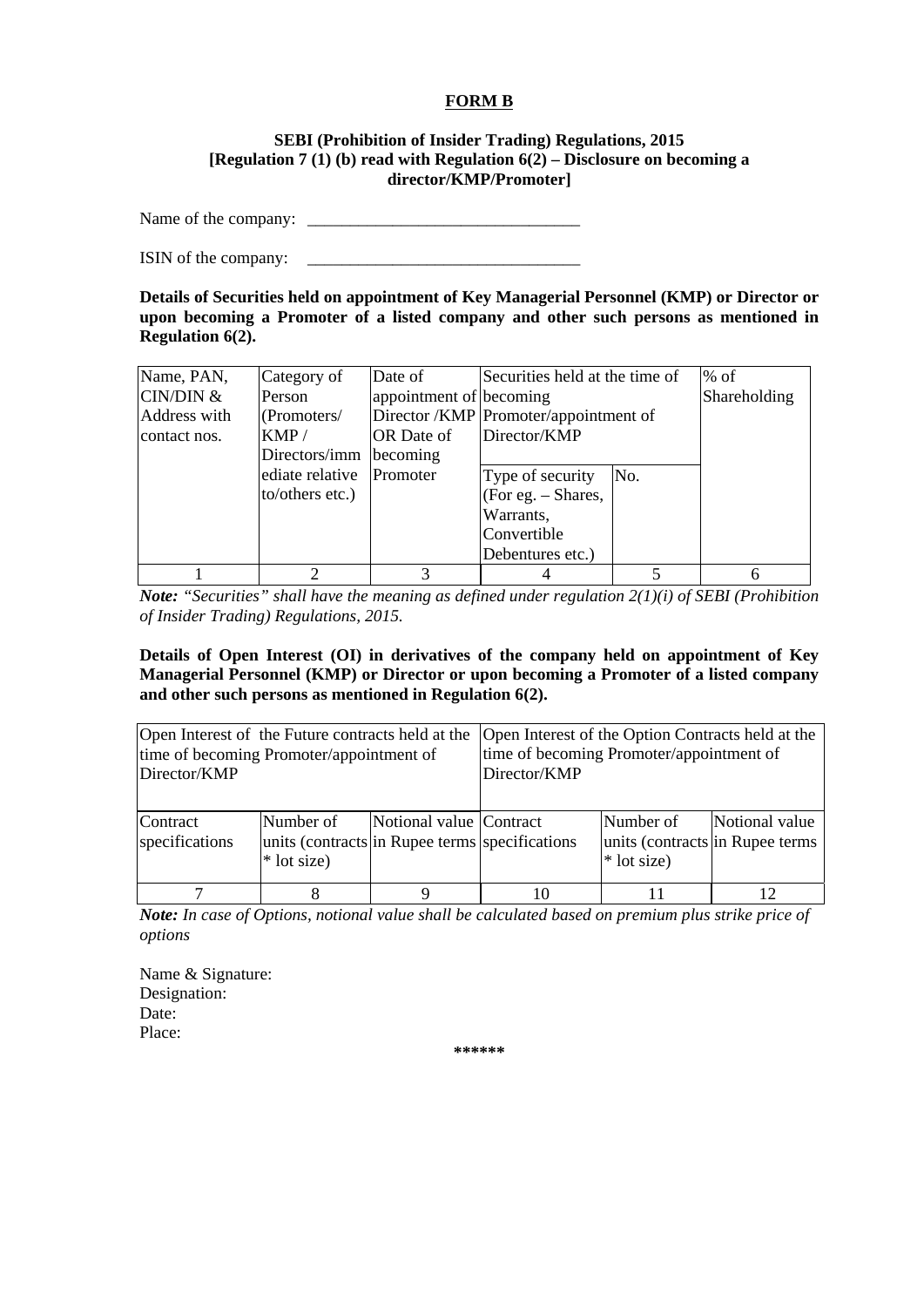#### **FORM C**

#### **SEBI (Prohibition of Insider Trading) Regulations, 2015 [Regulation 7 (2) read with Regulation 6(2) – Continual disclosure]**

Name of the company: \_\_\_\_\_\_\_\_\_\_\_\_\_\_\_\_\_\_\_\_\_\_\_\_\_\_\_\_\_\_\_\_  $ISIN$  of the company:

#### **Details of change in holding of Securities of Promoter, Employee or Director of a listed company and other such persons as mentioned in Regulation 6(2).**

| Name,                 |                    | Categor Securities held          |               |                |    |   | Securities acquired/Disposed |                  | Securities held post |                | Date of allotment | Date of | Mode of                  |
|-----------------------|--------------------|----------------------------------|---------------|----------------|----|---|------------------------------|------------------|----------------------|----------------|-------------------|---------|--------------------------|
| PAN,                  | y of               | prior to                         |               |                |    |   |                              |                  | acquisition/disposal | advice/        |                   |         | intimation acquisition / |
| CIN/DIN, Person       |                    | acquisition/dispo                |               |                |    |   |                              |                  |                      | acquisition of |                   | to      | disposal (on             |
| & address (Promot sal |                    |                                  |               |                |    |   |                              |                  |                      | shares/        |                   | company | market/public/           |
| with                  | ers/               |                                  |               |                |    |   |                              |                  |                      | sale of shares |                   |         | rights/                  |
| contact               | KMP/               |                                  |               |                |    |   |                              |                  |                      | specify        |                   |         | preferential             |
| nos.                  | Director $Type of$ |                                  | No.           | Type of No.    |    |   | Valu Transact Type of        |                  | No. and % From       |                | To                |         | offer / off              |
|                       | s/immed security   |                                  |               | and % security |    | e | ion                          | security         | of                   |                |                   |         | market/ Inter-se         |
|                       | iate               | (For eg.                         | <sub>of</sub> | (For e.g.      |    |   | Type                         | (For eg.         | shareholdi           |                |                   |         | transfer, ESOPs          |
|                       | relative           | Shares, shareh $\vert$ -         |               |                |    |   | (Buy/                        | - Shares, ng     |                      |                |                   |         | $etc.$ )                 |
|                       |                    | to/other Warrants olding Shares, |               |                |    |   | Sale/                        | Warrants         |                      |                |                   |         |                          |
|                       | s etc.)            |                                  |               | Warran         |    |   | Pledge $\sqrt{ }$            |                  |                      |                |                   |         |                          |
|                       |                    | Converti                         |               | ts,            |    |   |                              | Revoke/ Converti |                      |                |                   |         |                          |
|                       |                    | ble                              |               | Convert        |    |   | Invoke) ble                  |                  |                      |                |                   |         |                          |
|                       |                    | Debentur                         |               | ible           |    |   |                              | Debentur         |                      |                |                   |         |                          |
|                       |                    | es etc.)                         |               | Debent         |    |   |                              | es etc.)         |                      |                |                   |         |                          |
|                       |                    |                                  |               | ures           |    |   |                              |                  |                      |                |                   |         |                          |
|                       |                    |                                  |               | etc.)          |    |   |                              |                  |                      |                |                   |         |                          |
|                       | $\overline{2}$     | 3                                | 4             | 5              | 6. |   | 8                            | 9                | 10                   | 11             | 12                | 13      | 14                       |

 *Note: "Securities" shall have the meaning as defined under regulation 2(1)(i) of SEBI (Prohibition of Insider Trading) Regulations, 2015.*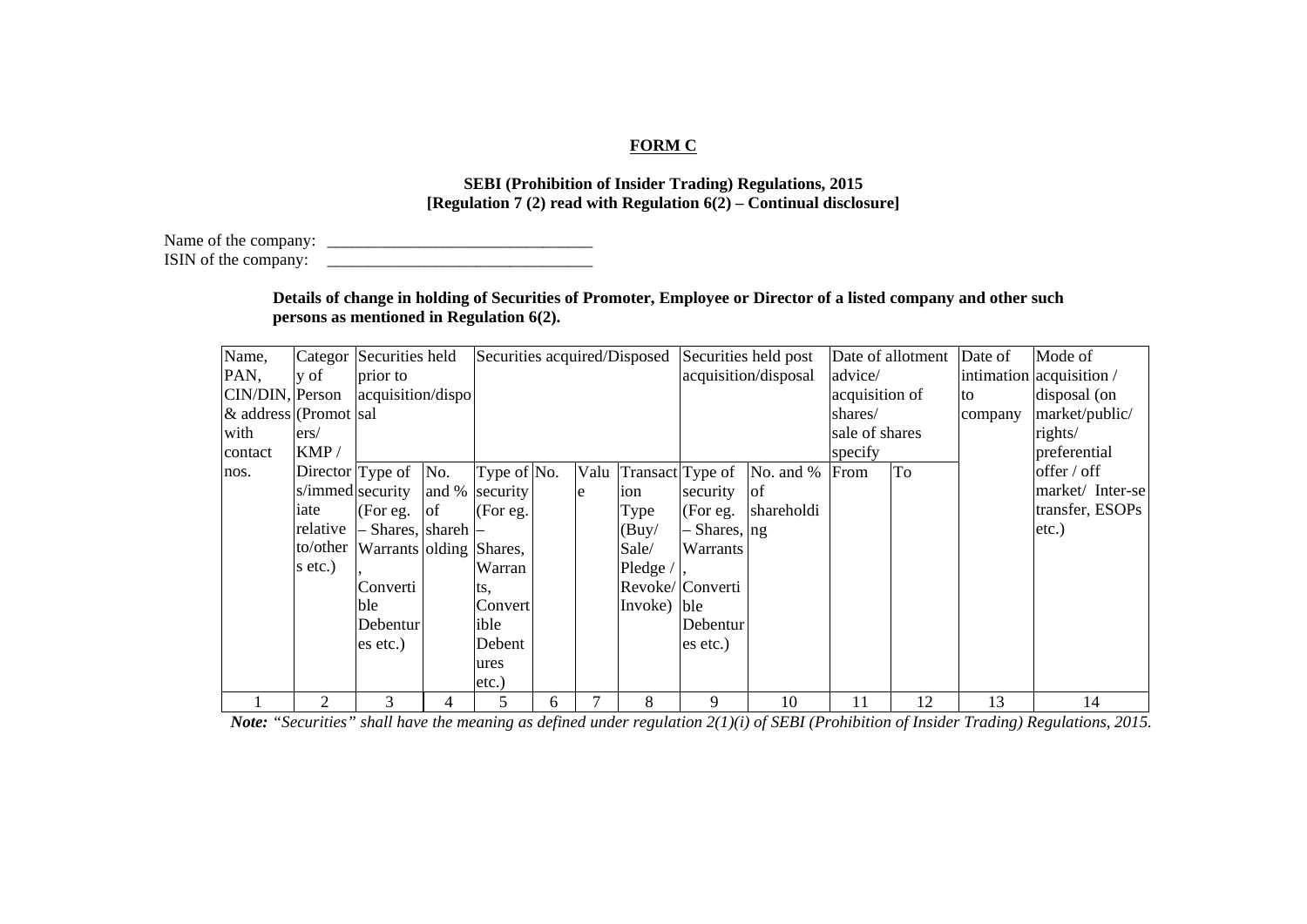#### **Details of trading in derivatives of the company by Promoter, Employee or Director of a listed company and other such persons as mentioned in Regulation 6(2).**

|                     | Exchange on which the<br>trade was executed |                                                                              |    |                                           |  |
|---------------------|---------------------------------------------|------------------------------------------------------------------------------|----|-------------------------------------------|--|
| Type of<br>contract | Contract<br>specifications                  | Buy                                                                          |    | Sell                                      |  |
|                     |                                             | Notional Value Number of units Notional Value<br>(contracts $*$ lot<br>size) |    | Number of units<br>(contracts * lot size) |  |
|                     | l b                                         |                                                                              | ١y | 20                                        |  |

 *Note: In case of Options, notional value shall be calculated based on Premium plus strike price of options.* 

Name & Signature:

Designation:

Date:

Place:

\*\*\*\*\*\*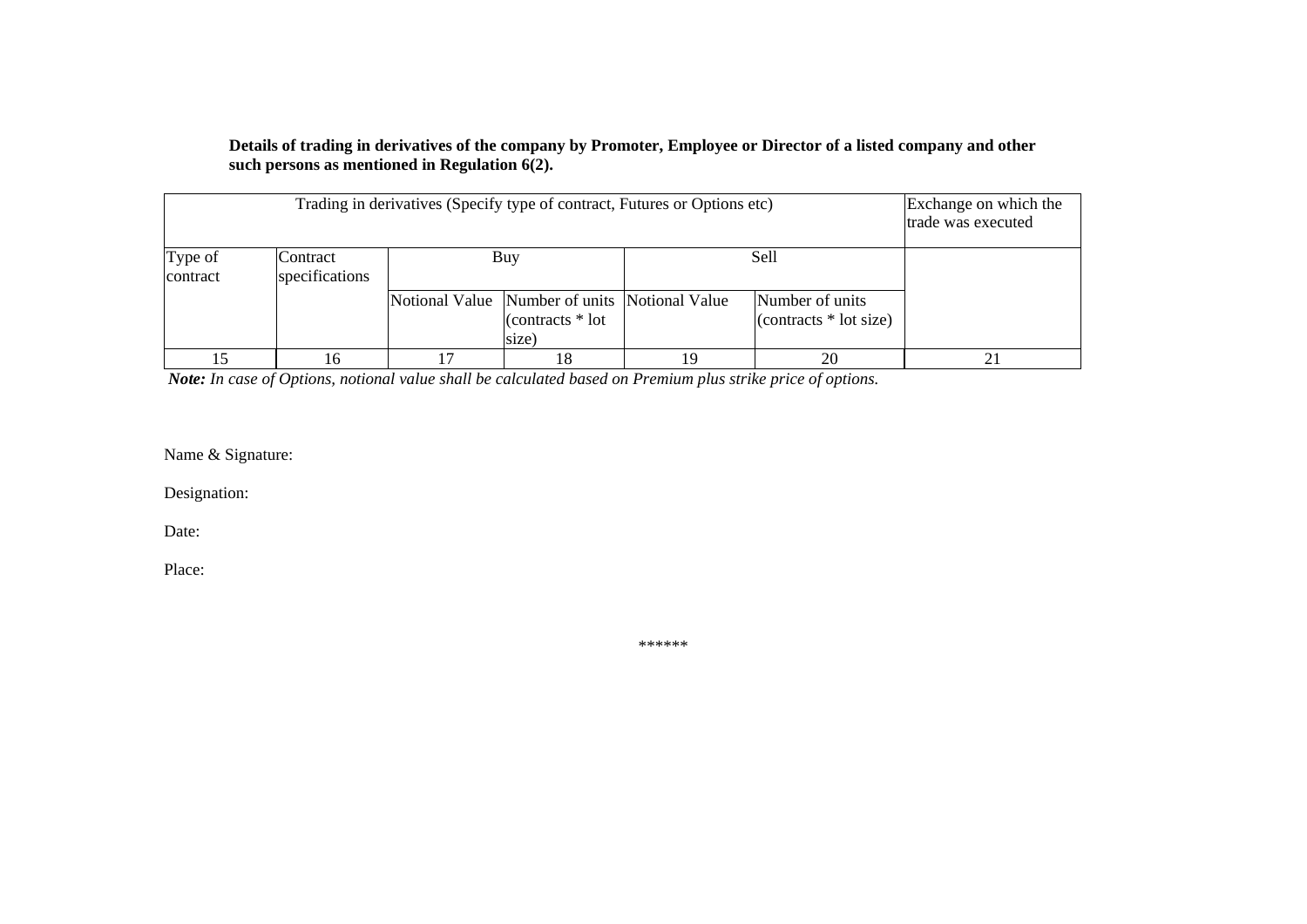#### **FORM D (Indicative format)**

#### **SEBI (Prohibition of Insider Trading) Regulations, 2015 Regulation 7(3) – Transactions by Other connected persons as identified by the company**

#### **Details of trading in securities by other connected persons as identified by the company**

| Name,                               |                   | Connect Securities held    |     |                |    |      |              | Securities acquired/Disposed Securities held post |              |                | Date of allotment | Date of    | Mode of              |
|-------------------------------------|-------------------|----------------------------|-----|----------------|----|------|--------------|---------------------------------------------------|--------------|----------------|-------------------|------------|----------------------|
| PAN,                                | ion with prior to |                            |     |                |    |      |              | acquisition/disposal                              |              | advice/        |                   | intimation | acquisition/dispos   |
| CIN/DIN, compan   acquisition/dispo |                   |                            |     |                |    |      |              |                                                   |              | acquisition of |                   | to         | al (on               |
| $\&$ address $\vert$ y              |                   | lsal                       |     |                |    |      |              |                                                   |              | shares/        |                   | company    | market/public/       |
| with                                |                   |                            |     |                |    |      |              |                                                   |              | sale of shares |                   |            | rights/              |
| contact                             |                   |                            |     |                |    |      |              |                                                   |              | specify        |                   |            | Preferential offer / |
| nos. of                             |                   | Type of                    | No. | Type of No.    |    | Valu |              | Transa Type of                                    | No. and % of | From           | To                |            | off market/Inter-    |
| other                               |                   | security                   |     | and % security |    | e    | ction        | security                                          | shareholding |                |                   |            | se transfer, ESOPs   |
| connected                           |                   | (For eg.                   | of  | (For eg.       |    |      | Type         | (For eg. $-$                                      |              |                |                   |            | $etc.$ )             |
| persons                             |                   | - Shares, shareh $\vert$ - |     |                |    |      | (Buy)        | Shares,                                           |              |                |                   |            |                      |
| as                                  |                   | Warrants olding Shares,    |     |                |    |      | Sale/        | Warrants,                                         |              |                |                   |            |                      |
| identified                          |                   |                            |     | Warran         |    |      |              | Pledge Convertible                                |              |                |                   |            |                      |
| by the                              |                   | Converti                   |     | ts.            |    |      |              | Debentures                                        |              |                |                   |            |                      |
| company                             |                   | ble                        |     | Convert        |    |      | Revoke etc.) |                                                   |              |                |                   |            |                      |
|                                     |                   | Debentur                   |     | ible           |    |      | /Invoke      |                                                   |              |                |                   |            |                      |
|                                     |                   | es etc.)                   |     | Debent         |    |      |              |                                                   |              |                |                   |            |                      |
|                                     |                   |                            |     | ures           |    |      |              |                                                   |              |                |                   |            |                      |
|                                     |                   |                            |     | etc.)          |    |      |              |                                                   |              |                |                   |            |                      |
|                                     | $\overline{2}$    | 3                          | 4   | ּר             | h. | 7    | 8            | 9                                                 | 10           | 11             | 12                | 13         | 14                   |

*Note: "Securities" shall have the meaning as defined under regulation 2(1)(i) of SEBI (Prohibition of Insider Trading) Regulations, 2015.*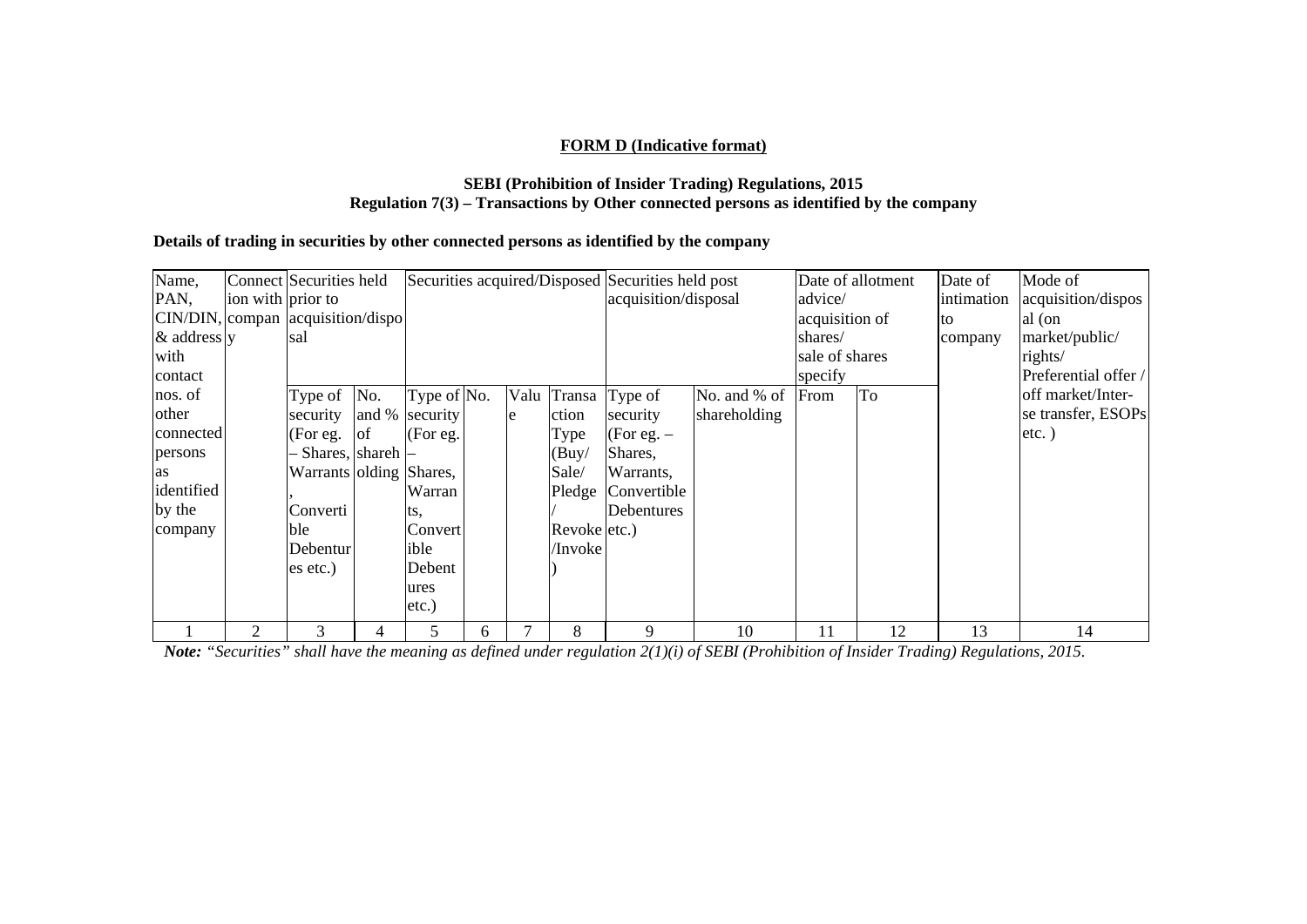#### **Details of trading in derivatives by other connected persons as identified by the company**

|          |                 | Trading in derivatives (Specify type of contract, Futures or Options etc)      |  |                                             | Exchange on which the<br>trade was executed |
|----------|-----------------|--------------------------------------------------------------------------------|--|---------------------------------------------|---------------------------------------------|
| Type of  | <b>Contract</b> | Buy                                                                            |  | Sell                                        |                                             |
| Contract | specifications  | Notional Value<br>Number of units Notional Value<br>(contracts * lot)<br>size) |  | Number of units<br>(contracts $*$ lot size) |                                             |
|          |                 |                                                                                |  |                                             |                                             |

*Note: In case of Options, notional value shall be calculated based on premium plus strike price of options.* 

Name:

Signature:

Place:

**\*\*\*\*\*\*\*\***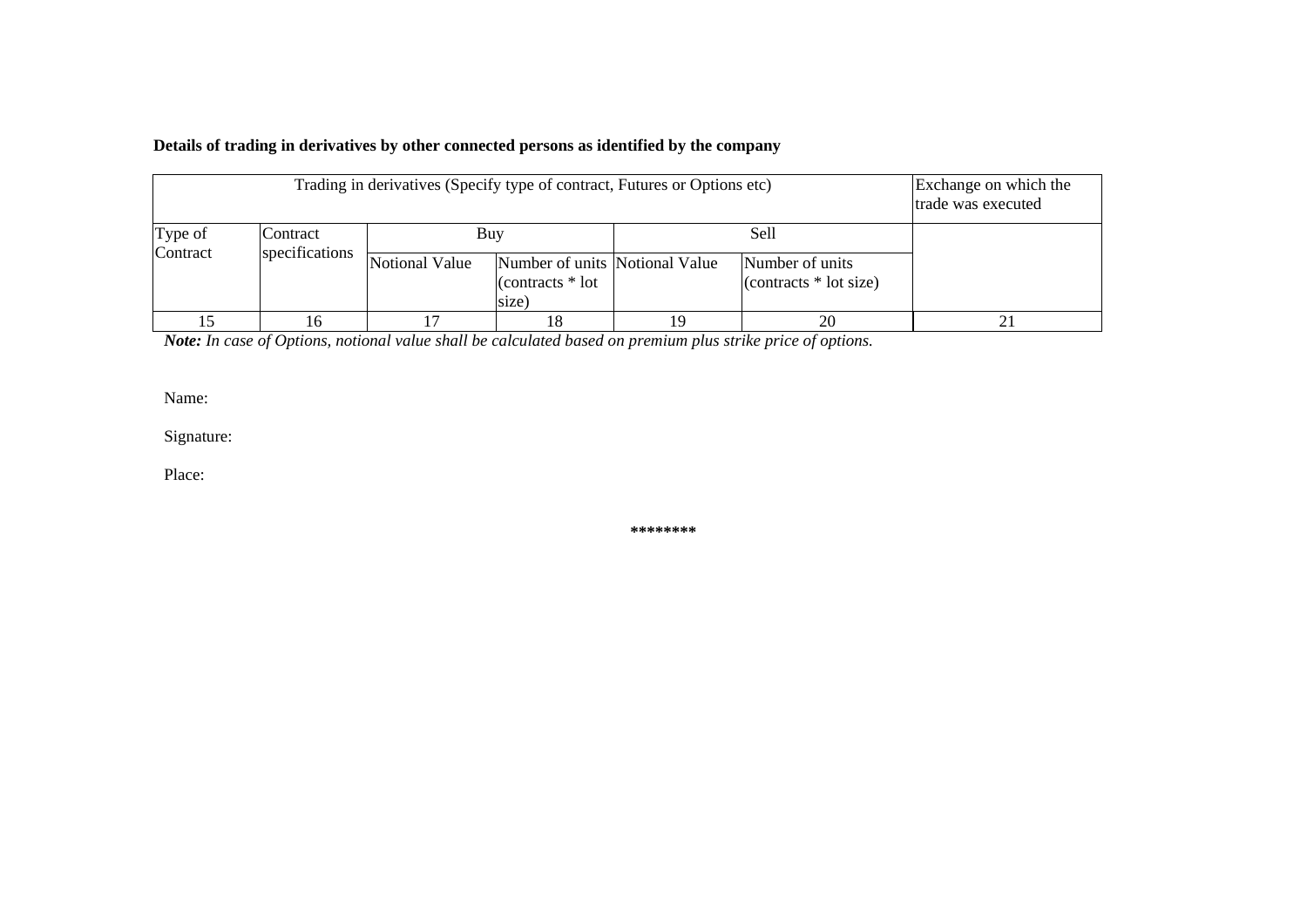# Indokem Limited

### **Prevention of Insider Trading Prevention of Insider Trading Pre-**

# **FORM – E**

# **(Under INDOKEM LIMITED Prevention of Insider Trading Rules, 2015)**

#### **The Compliance Officer**

Indokem Limited 410/411, Khatau House, Mogul Lane, Mahim (West), Mumbai – 400 016.

**Internal Use**

**Recd Date and Time:**

**Sign:**

# **SUB: APPLICATION FOR TRADING IN SHARES OF THE COMPANY AND UNDERTAKING**

Dear Sir,

I,\_\_\_\_\_\_\_\_\_\_\_\_\_\_\_\_\_\_\_\_\_\_\_\_\_\_\_\_\_\_\_\_\_, a Designated Employee/ Director/ Officer of Indokem Limited, propose to trade in the Shares of the Indokem Limited as per details hereunder:

Name of person proposing to trade in shares of the Company and relationship with Designated employee/Director/ Officer

No. of Shares of the Company held by the person as on date of the application:

| Sr. | <b>Physical Form</b> |       | <b>Demat Form</b> | No. of shares         |  |  |
|-----|----------------------|-------|-------------------|-----------------------|--|--|
| No. | Folio No.            | DP ID | <b>Client ID</b>  | <b>Presently held</b> |  |  |
|     |                      |       |                   |                       |  |  |
|     |                      |       |                   |                       |  |  |

Particulars of proposed transaction in Shares of the Company:

| <b>Number of Shares</b><br>held in the<br>Company<br>(A) | <b>Number of Shares of</b><br>the Company<br>proposed to be Sold<br>(B) | <b>Number of Shares</b><br>of the Company<br>proposed to be<br>acquired (C) | <b>Balance holding</b><br>$(A) + (C) /$<br>$(A)$ - $(B)$ |
|----------------------------------------------------------|-------------------------------------------------------------------------|-----------------------------------------------------------------------------|----------------------------------------------------------|
|                                                          |                                                                         |                                                                             |                                                          |

| Name of Depository: |                |
|---------------------|----------------|
| DP ID No.:          | Client ID No.: |

| Number of Shares of the Company that would   |  |
|----------------------------------------------|--|
| be held by the person after this application |  |
| (if approval granted):                       |  |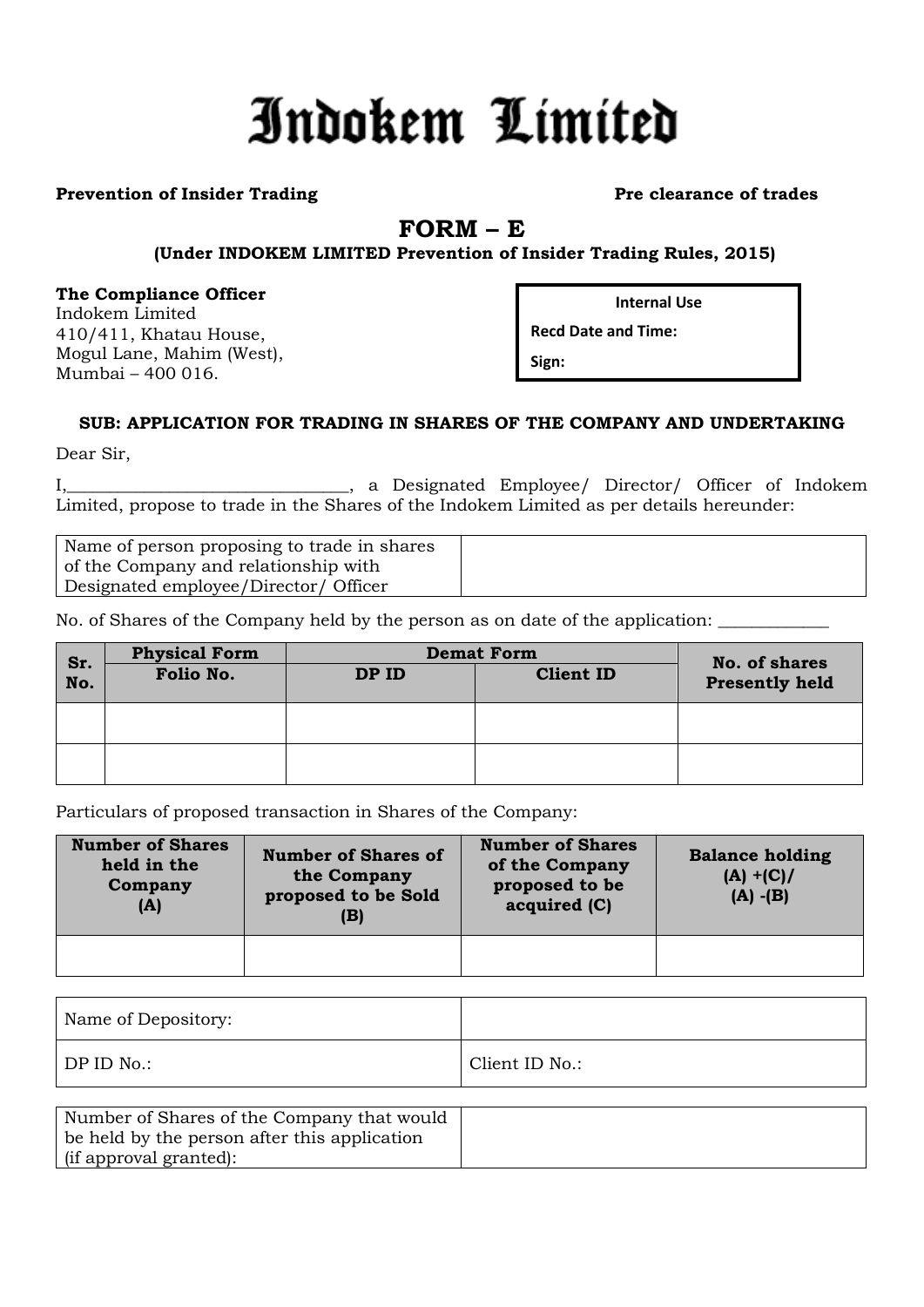| Reason for sale of shares held for less than 30<br>days (If applicable)# |  |
|--------------------------------------------------------------------------|--|
|--------------------------------------------------------------------------|--|

## **I confirm that:**

- (i) I shall execute the trade of Shares within 7 days of your approval failing which we shall apply again to you for your approval. I shall submit a 'NIL' report if the transaction is not undertaken.
- (ii) I shall hold Shares of the Company for a minimum period of 30 days from the date of acquisition.

#### **I hereby undertake and confirm that,**

- 1) The securities in respect of which approval is sought or intimation is provided, will be held/ have been held by me for a minimum period of six months (except for sale of shares acquired pursuant to ESOP Scheme);
- 2) I do not have any access or have not received "Unpublished Price Sensitive Information" up to the time of signing this undertaking
- 3) In case I have access to or have received "Price Sensitive Information" after the signing of the undertaking but before the execution of the transaction I will inform the Compliance officer of the change in my position and that I would completely refrain from dealing in the securities of the Company till the time such information becomes public.
- 4) I have not contravened the prevailing Code of Conduct for Prevention of Insider Trading.
- 5) I have made a full and true disclosure in this matter.

We further confirm that the aforesaid facts are true and correct and shall be fully responsible for any wrongful acts done by me or my relatives including such penalties as may be imposed by the Company.

You are requested to provide the pre‐clearance of trade for the above transaction.

Thanking you,

Yours sincerely,

**Place:** 

| <b>Date:</b> | Signature: |
|--------------|------------|
|              |            |

Name :

**Designation :**

**& Department**

**E‐Mail ID for Communication of Approval :**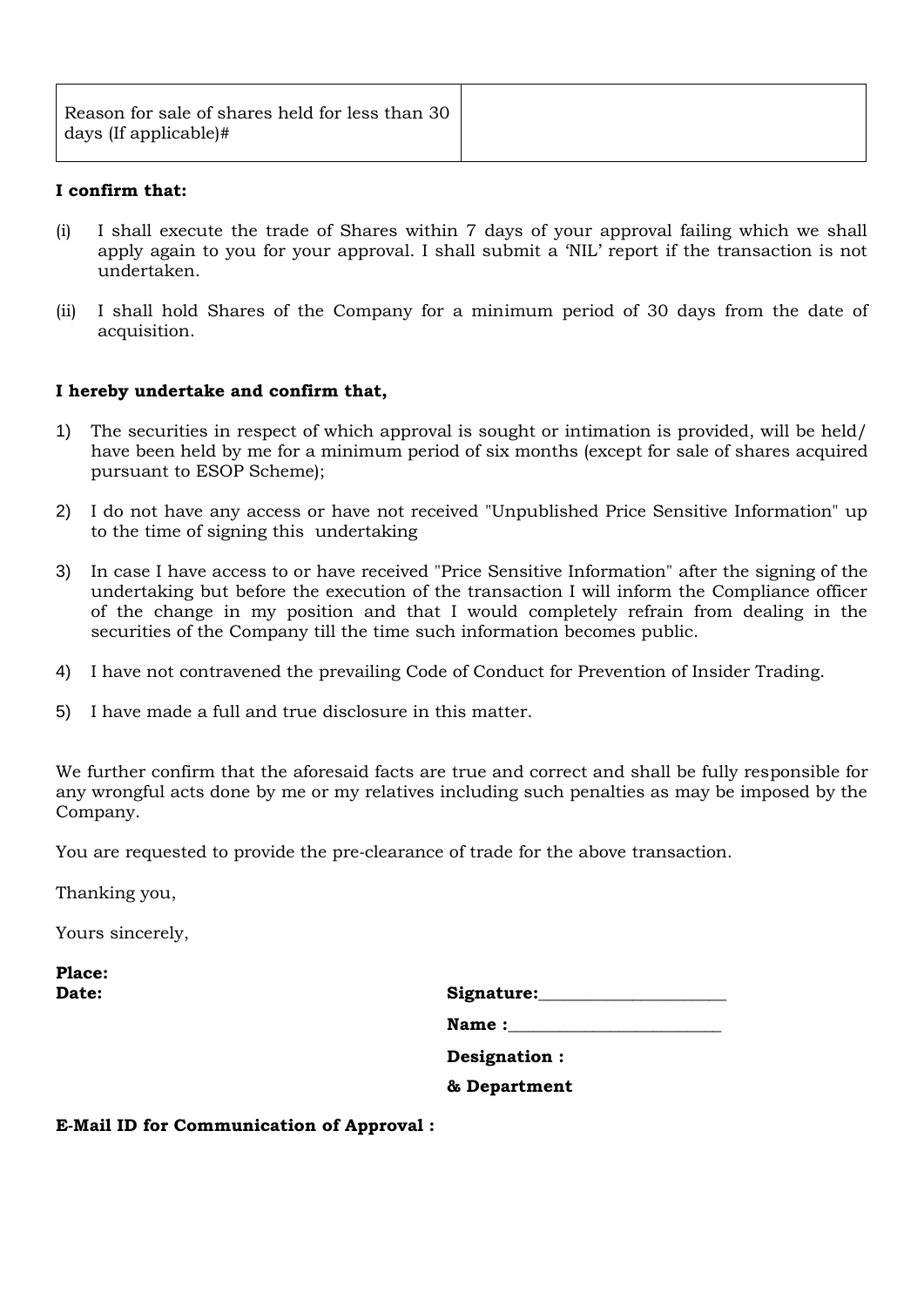# Indokem Limited

# **FORM – F**

# **FORMAT OF INTIMATION FOR TRADING AT OR BELOW THRESHOLD LIMIT**

[To be submitted within 2 days of Trading in Securities of the Company]

# **The Compliance Officer,**

Indokem Limited, 410/411, Khatau House, Mogul Lane, Mahim (West), Mumbai – 400 016.

**Internal Use**

**Recd Date and Time:**

**Sign:**

Dear Sir,

I hereby give notice pursuant to the INDOKEM LIMITED Prevention of Insider Trading Rules, 2015 (The "Rules") that I have executed following Trade in relation to securities of the Company (not being more than in number and value as prescribed in Rule 4.5.1): -

| Name of person proposing to trade in   |
|----------------------------------------|
| shares of the Company and relationship |
| with Designated employee/Director/     |
| Officer                                |

Particulars of transaction in Shares of the Company:

| <b>Number of Shares</b><br>held in the<br>Company<br>(A) | <b>Number of Shares of</b><br>the Company<br>proposed to be Sold<br>(B) | <b>Number of Shares</b><br>of the Company<br>proposed to be<br>acquired (C) | <b>Balance holding</b><br>$(A) + (C) /$<br>$(A) - (B)$ |
|----------------------------------------------------------|-------------------------------------------------------------------------|-----------------------------------------------------------------------------|--------------------------------------------------------|
|                                                          |                                                                         |                                                                             |                                                        |

# **Details of Actual Trade(s):**

 $\Box$ 

| Name of Depository: |                |
|---------------------|----------------|
| DP ID No.:          | Client ID No.: |

| Number of Shares of the Company held by |  |
|-----------------------------------------|--|
| the person the trade                    |  |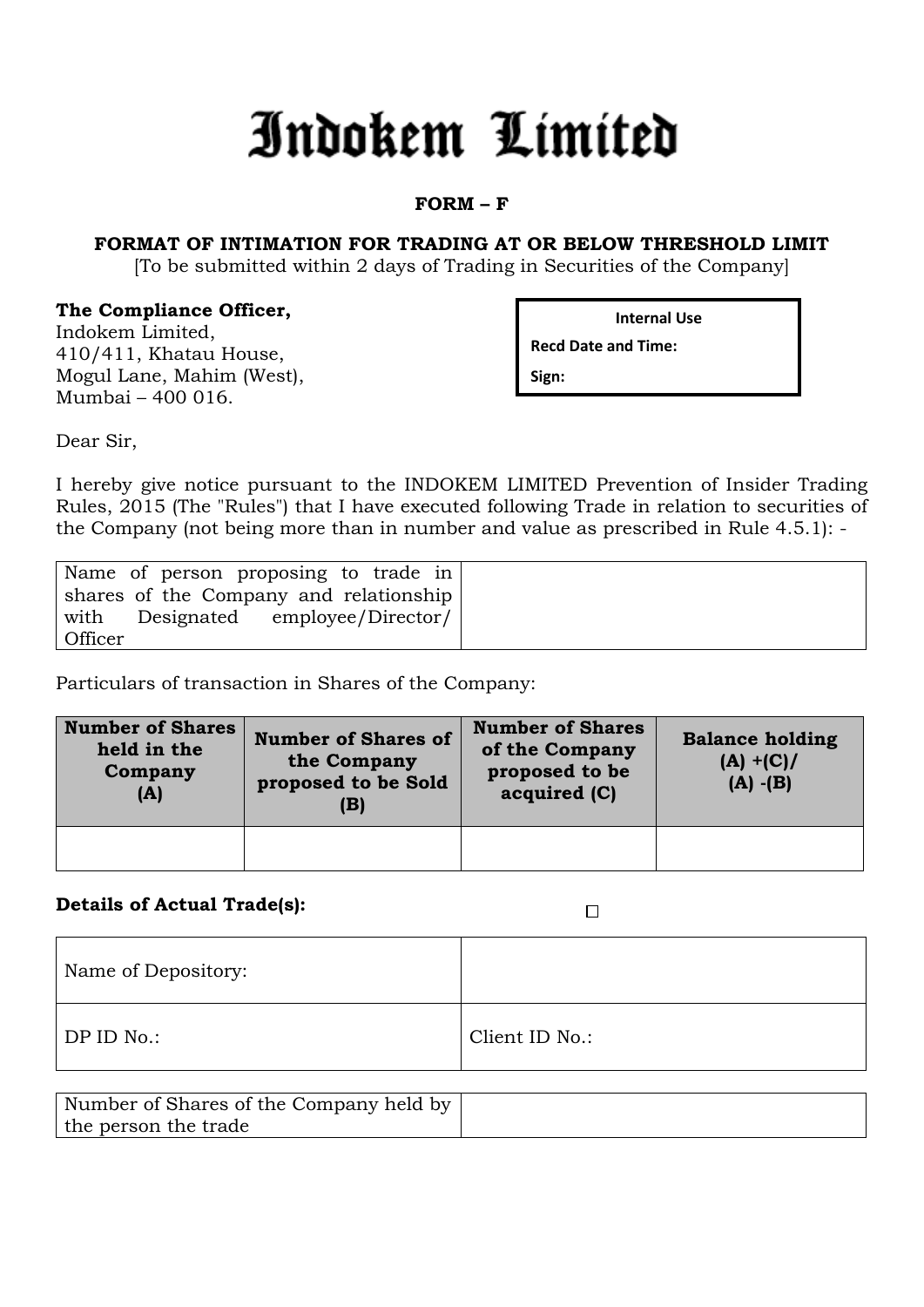# **UNDERTAKING ACCOMPANYING FORM – F**

In relation to the above trade, I hereby undertake that

- (a) The securities in respect of which the aforesaid trading has been entered into, will be held/ have been held by the above named for a minimum period of six months (except for sale of shares acquired pursuant to ESOP Scheme).
- (b) I was not in possession of any Unpublished Price Sensitive Information relating to the Securities at the time of the Trading.
- (c) I have not contravened the Rules or the SEBI (Prohibition of Insider Trading) Regulations, 2015.
- (d) I have made a full and true disclosure in the matter.

Thanking you,

Yours sincerely,

**Place:** 

Date: Signature:

| <b>Name:</b> |  |
|--------------|--|
|              |  |

**Designation :**

# **& Department**

**E‐Mail ID for Communication of Approval :**